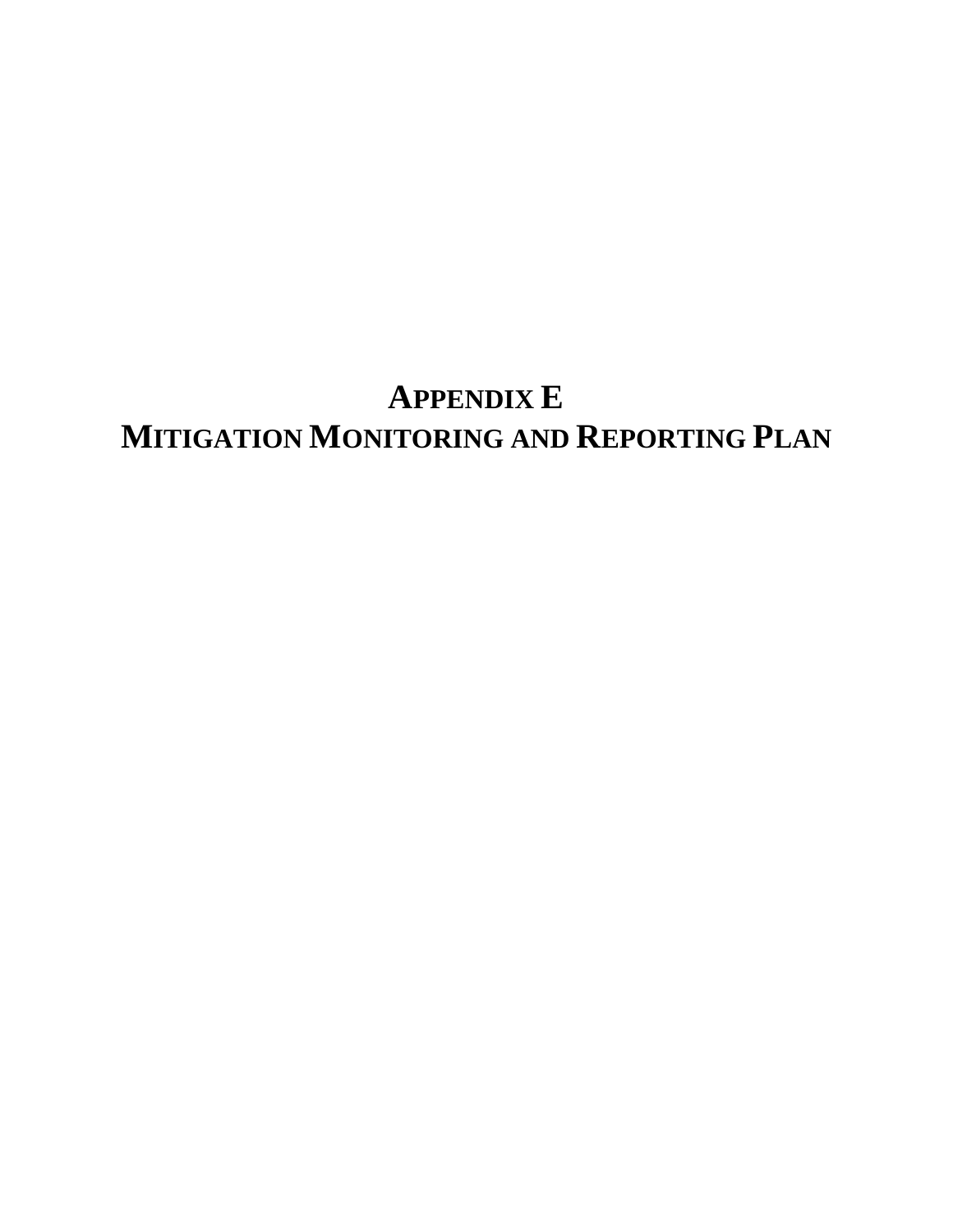## **MITIGATION, MONITORING AND REPORTING PLAN**

Section 15097 of the California Environmental Quality Act (CEQA) requires all state and local agencies to establish monitoring or reporting programs for projects approved by a public agency whenever approval involves the adoption of either a "mitigated negative declaration" or specified environmental findings related to environmental impact reports. The following Mitigation, Monitoring and Reporting Plan (MMRP) summarizes environmental protection and mitigation measures, as described for the Proposed Action/Project**:** 1,520-Foot Rock Toe and Tree Revetment plus Dredging. This MMRP includes the environmental protection and design considerations incorporated into the proposed project as a means to avoid and/or reduce potentially significant impacts to the environment. A full description of each of these actions is provided in Sections 2.4, and 3.3 – 3.12 of the Proposed Action/Project EA/IS.

Environmental commitments are measures or practices adopted by a project proponent to reduce or avoid adverse effects that could result from project construction and operations. This MMRP describes the environmental commitments, including impact avoidance or mitigation measures, which will be implemented to ensure that no significant impacts result from the Proposed Action/Project. The lead and responsible agencies have adopted these measures and incorporated them as part of the Proposed Project/Action (i.e., Proposed Action/Project: 1,520-Foot Rock Toe and Tree Revetment plus Dredging) in compliance with applicable federal, state, and local policies or regulations that apply to the project activities. These measures will ensure that the Proposed Action/Project will minimize or avoid potentially significant environmental impacts, to the extent feasible. These measures include monitoring commitments that were developed during the planning and design phases of the Proposed Action/Project, and mitigation and monitoring commitments identified in the Final EA/IS.

A summary of the proposed environmental protection and mitigation measures described in this MMRP are provided in the following table.

| <b>Resource</b>          | <b>Environmental</b><br>Commitments /<br><b>Mitigation Measures</b>                                                                                                                                                                                                                                                   | Implementing<br><b>Agencies</b>                   | <b>Timing</b>                     |
|--------------------------|-----------------------------------------------------------------------------------------------------------------------------------------------------------------------------------------------------------------------------------------------------------------------------------------------------------------------|---------------------------------------------------|-----------------------------------|
| <b>Aesthetics/Visual</b> | The inclusion of tree clusters on                                                                                                                                                                                                                                                                                     | Construction                                      | During the                        |
| <b>Resources</b>         | the revetment will minimize the<br>degradation of the visual<br>character of the Action/Project                                                                                                                                                                                                                       | contractor, M&T<br>Chico Ranch and<br>Llano Seco  | construction period               |
|                          | Area                                                                                                                                                                                                                                                                                                                  | Rancho<br>M&T Chico                               |                                   |
|                          | Restoration will occur on the<br>river bank (.35 acres of SRA<br>habitat within the Capay Unit)<br>and on the Llano Seco Ranch<br>property (3.46 acres of valley-<br>foothill riparian habitat), to<br>minimize degradation of the<br>visual character of the<br>Action/Project Area over time<br>(see Appendix $F$ ) | Ranch, Llano<br>Seco Rancho,<br>CDFG and<br>SNWRC | During the<br>construction period |

**Summary of Environmental Commitments Incorporated into the Proposed Project/Action and Mitigation Measures**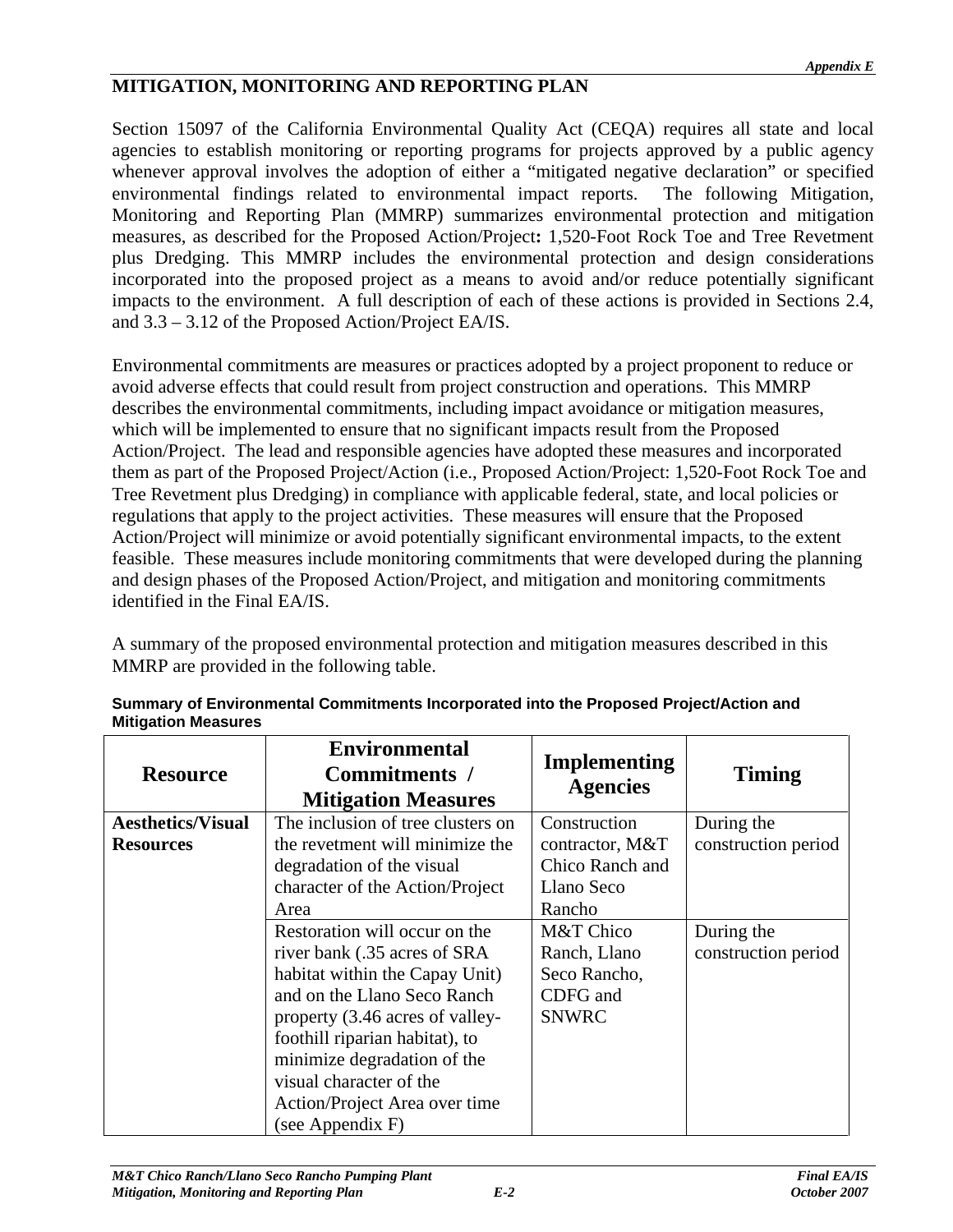| <b>Air Quality</b>   | A water truck will be present in<br>the project area and surrounding                               | Construction<br>contractor / M&T | During the<br>construction period |
|----------------------|----------------------------------------------------------------------------------------------------|----------------------------------|-----------------------------------|
|                      | non-paved roads to water the<br>roadways in order to minimize                                      | Chico Ranch and<br>Llano Seco    |                                   |
|                      | dust and other particulate matter                                                                  | Rancho                           |                                   |
|                      | M&T Chico Ranch/Llano Seco   Construction                                                          |                                  | During the                        |
|                      | Rancho will implement as many   contractor / M&T<br>Standard Mitigation Measures   Chico Ranch and |                                  | construction period               |
|                      | and Best Available Mitigation   Llano Seco                                                         |                                  |                                   |
|                      | including the Rancho<br>Measures,                                                                  |                                  |                                   |
|                      | development of a dust control<br>plan into the construction plans                                  |                                  |                                   |
|                      | as feasible in order to reduce the                                                                 |                                  |                                   |
|                      | potential for significant effects.                                                                 |                                  |                                   |
|                      | These minimization measures<br>include but are not limited to the                                  |                                  |                                   |
|                      | following: (1) cover all trucks                                                                    |                                  |                                   |
|                      | hauling materials, or ensure the                                                                   |                                  |                                   |
|                      | trucks have at least 2-feet of<br>freeboard; (2) enclose, cover, or                                |                                  |                                   |
|                      | water exposed stockpiles twice                                                                     |                                  |                                   |
|                      | daily, or have non-toxic binders                                                                   |                                  |                                   |
|                      | applied; (3) replant disturbed                                                                     |                                  |                                   |
|                      | areas with native, noninvasive<br>as quickly as<br>vegetation                                      |                                  |                                   |
|                      | possible; (4) require injection                                                                    |                                  |                                   |
|                      | timing retard of 2 degrees on all                                                                  |                                  |                                   |
|                      | vehicles,<br>where<br>diesel                                                                       |                                  |                                   |
|                      | applicable; (5) install high                                                                       |                                  |                                   |
|                      | pressure injectors on all vehicles,<br>where feasible; $(6)$ encourage the                         |                                  |                                   |
|                      | use of reformulated diesel fuel;                                                                   |                                  |                                   |
|                      | (7) electrify equipment, where                                                                     |                                  |                                   |
|                      | feasible; (8) maintain equipment                                                                   |                                  |                                   |
|                      | in tune with manufacturer's<br>specifications; (9)<br>install                                      |                                  |                                   |
|                      | catalytic converters on gasoline-                                                                  |                                  |                                   |
|                      | powered equipment; (10)                                                                            |                                  |                                   |
|                      | substitute gasoline-powered for                                                                    |                                  |                                   |
|                      | diesel-powered equipment where<br>feasible; and (11) water access                                  |                                  |                                   |
|                      | road and construction site as                                                                      |                                  |                                   |
|                      | needed for dust control.                                                                           |                                  |                                   |
| <b>Drainage and</b>  | Implement an Erosion Control   Construction                                                        |                                  | During the                        |
| <b>Water Quality</b> | Plan and Post Construction   contractor, M&T<br>Stormwater Management Plan   Chico Ranch and       |                                  | construction period               |
|                      | (PCSWMP).                                                                                          | Llano Seco                       |                                   |
|                      |                                                                                                    | Rancho                           |                                   |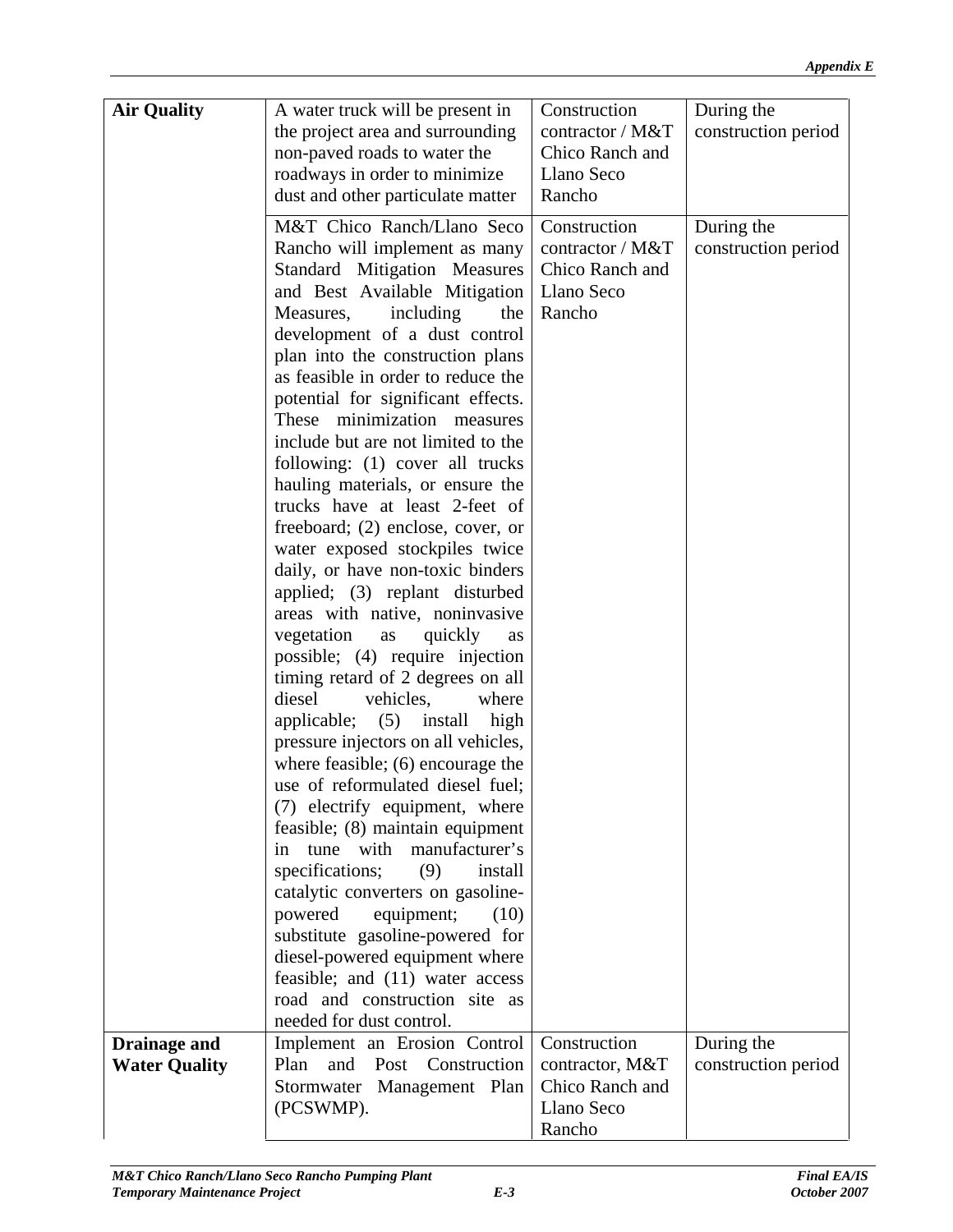| <b>Drainage and</b><br><b>Water Quality</b> | A Storm Water Pollution contractor / M&T construction period                                                        | Construction | During the |  |
|---------------------------------------------|---------------------------------------------------------------------------------------------------------------------|--------------|------------|--|
| (continued)                                 | Prevention Plan (SWPPP) will Chico Ranch and                                                                        |              |            |  |
|                                             | $\vert$ be provided by the contractor $\vert$ Llano Seco<br>$\frac{1}{2}$ prior to the onset of construction Rancho |              |            |  |
|                                             | will be<br>activities, and                                                                                          |              |            |  |
|                                             | implemented as required by the                                                                                      |              |            |  |
|                                             | conditions of a National                                                                                            |              |            |  |
|                                             | Pollution Discharge Elimination                                                                                     |              |            |  |
|                                             | System (NPDES) permit.                                                                                              |              |            |  |
|                                             | A Hazardous Materials Control, Construction                                                                         |              | During the |  |
|                                             | Spill Prevention, and Response   contractor / M&T   construction period                                             |              |            |  |
|                                             | Plan $(HMCSPRP)$ will be Chico Ranch and                                                                            |              |            |  |
|                                             | implemented by the contractor to   Llano Seco                                                                       |              |            |  |
|                                             | reduce the potential effects of Rancho                                                                              |              |            |  |
|                                             | hazardous materials use and                                                                                         |              |            |  |
|                                             | spills.                                                                                                             |              |            |  |
|                                             | Best Management Practices, Construction                                                                             |              | During the |  |
|                                             | provided by the contractor will $\vert$ contractor / M&T $\vert$ construction period $\vert$                        |              |            |  |
|                                             | be implemented and will Chico Ranch and                                                                             |              |            |  |
|                                             | include:                                                                                                            | Llano Seco   |            |  |
|                                             | $(1)$ Preventing any substances                                                                                     | Rancho       |            |  |
|                                             | that could be hazardous to                                                                                          |              |            |  |
|                                             | aquatic life from contaminating                                                                                     |              |            |  |
|                                             | the soil or entering watercourses,                                                                                  |              |            |  |
|                                             | including ditches and canals; $(2)$                                                                                 |              |            |  |
|                                             | establishing a HMCSPRP before                                                                                       |              |            |  |
|                                             | project construction that includes<br>strict on-site handling rules to                                              |              |            |  |
|                                             | construction and                                                                                                    |              |            |  |
|                                             | keep<br>maintenance materials out of                                                                                |              |            |  |
|                                             | drainage and waterways; $(3)$                                                                                       |              |            |  |
|                                             | training all construction                                                                                           |              |            |  |
|                                             | personnel in the proper use and                                                                                     |              |            |  |
|                                             | cleanup of potentially hazardous                                                                                    |              |            |  |
|                                             | materials; (4) cleaning up all                                                                                      |              |            |  |
|                                             | spills immediately according to                                                                                     |              |            |  |
|                                             | the HMCSPRP, and notifying                                                                                          |              |            |  |
|                                             | CDFG and the Central Valley                                                                                         |              |            |  |
|                                             | RWQCB immediately of spills<br>and cleanup procedures; and $(5)$                                                    |              |            |  |
|                                             | providing staging and storage                                                                                       |              |            |  |
|                                             | areas for equipment, materials,                                                                                     |              |            |  |
|                                             | fuels, lubricants, solvents, and                                                                                    |              |            |  |
|                                             | other possible contaminants                                                                                         |              |            |  |
|                                             | away from watercourses and                                                                                          |              |            |  |
|                                             | their watersheds.                                                                                                   |              |            |  |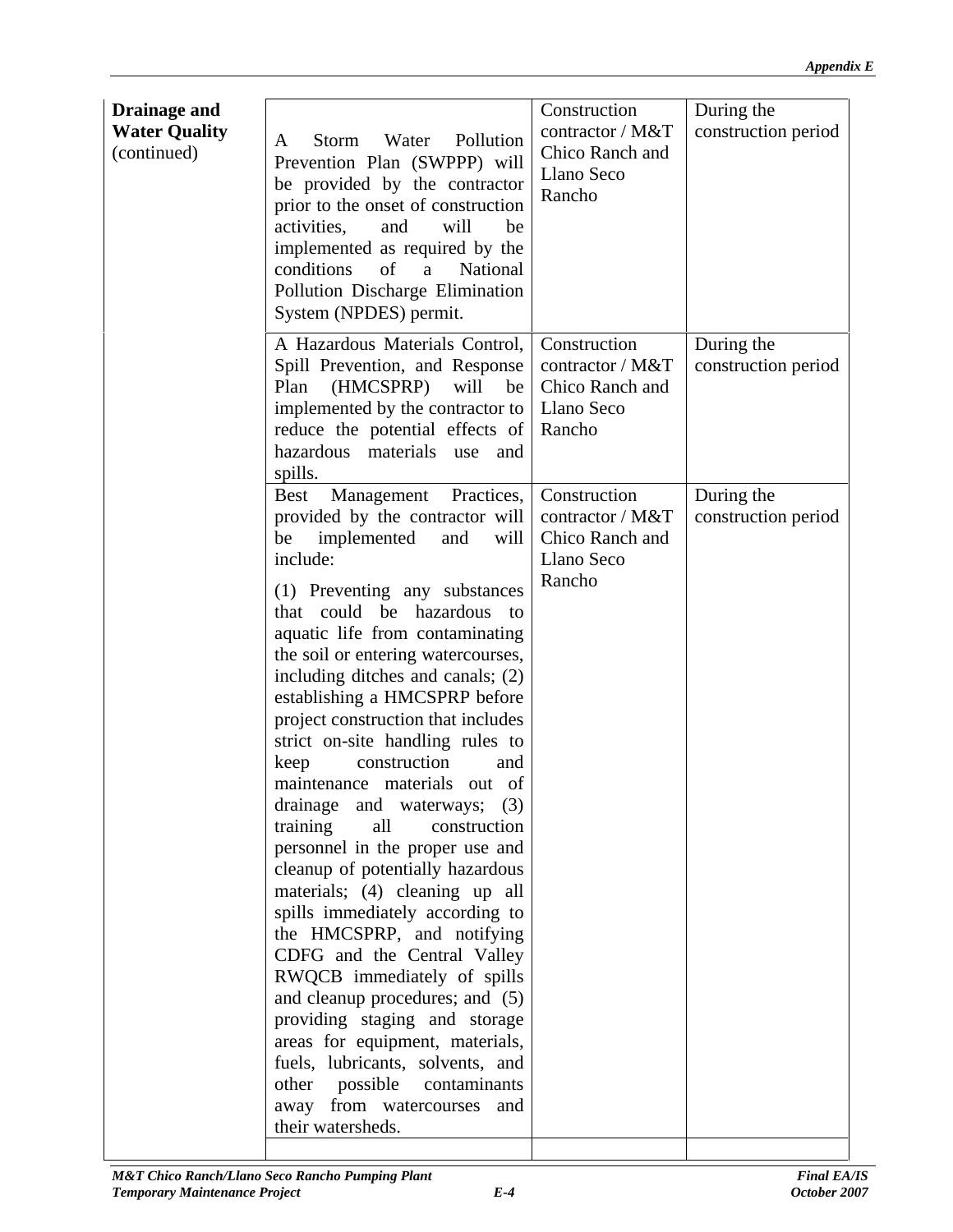| <b>Drainage and</b>  | Minimize the amount of in-water   Construction                                                |                 | During the          |
|----------------------|-----------------------------------------------------------------------------------------------|-----------------|---------------------|
| <b>Water Quality</b> | work. Increased turbidity levels $\vert$ contractor / M&T $\vert$ construction period $\vert$ |                 |                     |
| (continued)          | and/or suspended sediments Chico Ranch and                                                    |                 |                     |
|                      | within the mainstem Sacramento   Llano Seco                                                   |                 |                     |
|                      | River, and Big Chico Creek will   Rancho                                                      |                 |                     |
|                      | also be minimized by adhering                                                                 |                 |                     |
|                      | to the SWPPP, and RWQCB                                                                       |                 |                     |
|                      | Section 401 certification                                                                     |                 |                     |
|                      | requirements.                                                                                 |                 |                     |
| <b>Fisheries and</b> | Project personnel will participate   USFWS /                                                  |                 | Prior to            |
|                      | in an environmental awareness Construction                                                    |                 |                     |
| Aquatic              |                                                                                               |                 | construction        |
| <b>Resources</b>     | training program provided by the $\vert$ contractor / M&T                                     |                 |                     |
|                      | project biologist. Construction   Chico Ranch and                                             |                 |                     |
|                      | workers will be informed by a Llano Seco                                                      |                 |                     |
|                      | qualified environmental monitor   Rancho                                                      |                 |                     |
|                      | about any sensitive biological                                                                |                 |                     |
|                      | resources associated with the                                                                 |                 |                     |
|                      | project and that disturbance of                                                               |                 |                     |
|                      | sensitive habitat or special-status                                                           |                 |                     |
|                      | species is a violation of the                                                                 |                 |                     |
|                      | federal Endangered Species Act                                                                |                 |                     |
|                      | $(ESA)$ and Section 404 of the                                                                |                 |                     |
|                      | Clean Water Act.                                                                              |                 |                     |
|                      |                                                                                               |                 |                     |
|                      | Workers will be informed of the USFWS /                                                       |                 | Prior to            |
|                      | nearshore presence of juvenile Construction                                                   |                 | construction        |
|                      | listed fish species, including contractor / $M&T$                                             |                 |                     |
|                      | anadromous salmonids, and that Chico Ranch and                                                |                 |                     |
|                      | actions causing injury or death to   Llano Seco                                               |                 |                     |
|                      | fish could result in civil or Rancho                                                          |                 |                     |
|                      | $\alpha$ criminal penalties to the                                                            |                 |                     |
|                      | individuals who commit such                                                                   |                 |                     |
|                      | actions.                                                                                      |                 |                     |
|                      |                                                                                               |                 |                     |
|                      | Workers will be informed of the $\vert$ USFWS /                                               |                 | Prior to            |
|                      | need to carefully place rock in Construction                                                  |                 | construction        |
|                      | order to avoid impacts to contractor / M&T                                                    |                 |                     |
|                      | juvenile fish.                                                                                | Chico Ranch and |                     |
|                      |                                                                                               | Llano Seco      |                     |
|                      |                                                                                               | Rancho          |                     |
|                      | A qualified biological monitor   USFWS / M&T                                                  |                 |                     |
|                      | will be present on site during Chico Ranch and During the                                     |                 |                     |
|                      | construction.                                                                                 | Llano Seco      | construction period |
|                      |                                                                                               | Rancho          |                     |
|                      | During construction of the rock   Construction                                                |                 | During the          |
|                      | toe revetment, a "veneer" of   contractor / M&T   construction period                         |                 |                     |
|                      |                                                                                               |                 |                     |
|                      | stone less than $8$ inches in Chico Ranch and                                                 |                 |                     |
|                      | diameter or "pit run rock," which   Llano Seco                                                |                 |                     |
|                      | consists of various sizes of rock   Rancho                                                    |                 |                     |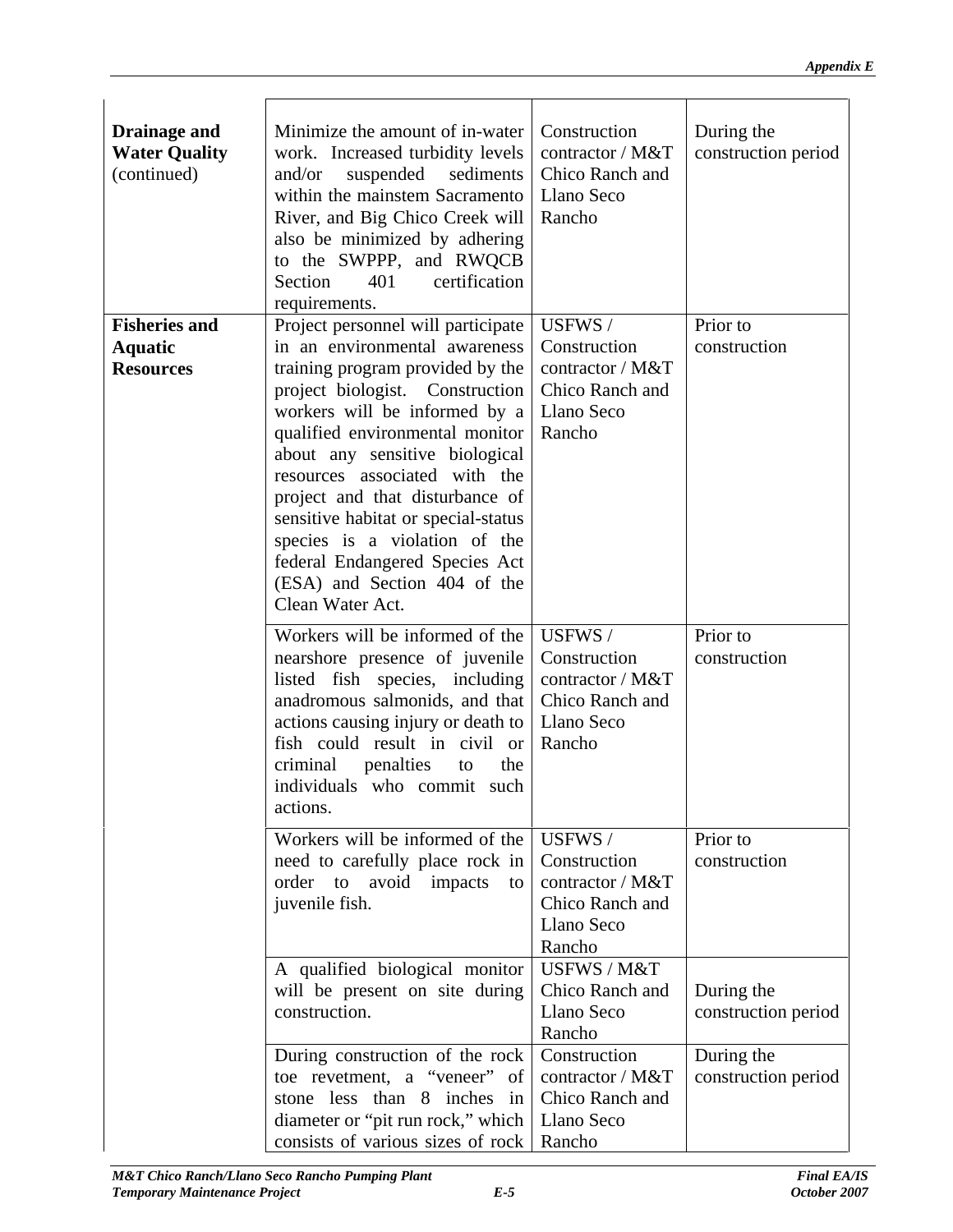| <b>Fisheries and</b><br><b>Aquatic</b><br><b>Resources</b><br>(continued) | that lock together, will fill<br>interstitial spaces created by the<br>  large quarry stone. These  <br>measures will reduce the<br>presence of cavities that could be<br>used as refuges for piscivorous<br>fish species.<br>Tree/brush clusters will be Construction<br>mitigate for decreased IWM Chico Ranch and<br>recruitment, due to the removal   Llano Seco<br>of the Valley/Foothill Riparian   Rancho<br>habitat where the revetment will<br>be placed. | During the<br>included in the revetment to contractor / $M&T$ construction period                                     |  |  |  |  |
|---------------------------------------------------------------------------|--------------------------------------------------------------------------------------------------------------------------------------------------------------------------------------------------------------------------------------------------------------------------------------------------------------------------------------------------------------------------------------------------------------------------------------------------------------------|-----------------------------------------------------------------------------------------------------------------------|--|--|--|--|
|                                                                           | Bank slope after revetment will Construction<br>which will increase juvenile $ $ Chico Ranch and<br>salmonid rearing habitat.                                                                                                                                                                                                                                                                                                                                      | During the<br>be reduced from 1:1 to 10:1, contractor / M&T $\vert$ construction period $\vert$<br>Llano Seco         |  |  |  |  |
|                                                                           | Erosion Control Plan and Post Construction<br>Construction<br>Management Plan (PCSWMP) Chico Ranch and<br>will be implemented.                                                                                                                                                                                                                                                                                                                                     | Rancho<br>During the<br>Stormwater   contractor / M&T   construction period  <br>Llano Seco<br>Rancho                 |  |  |  |  |
|                                                                           | A Storm Water Pollution Construction<br>be implemented as required by $\vert$ Chico Ranch and<br>the conditions of a National Llano Seco<br>Pollution Discharge Elimination   Rancho<br>System (NPDES) permit                                                                                                                                                                                                                                                      | During the<br>Prevention Plan (SWPPP) will $\vert$ contractor / M&T $\vert$ construction period $\vert$               |  |  |  |  |
|                                                                           | A Hazardous Materials Control, Construction<br>Plan will be implemented to $ $ Chico Ranch and<br>reduce the potential effects of Llano Seco<br>hazardous materials use and Rancho<br>spills.                                                                                                                                                                                                                                                                      | During the<br>Spill Prevention and Response   contractor / M&T   construction period                                  |  |  |  |  |
|                                                                           | Construction Best Management   Construction<br>Practices (BMPs) are<br>incorporated as part of the<br>Proposed Action/Project<br>description, and include:                                                                                                                                                                                                                                                                                                         | During the<br>$\vert$ contractor / M&T $\vert$ construction period $\vert$<br>Chico Ranch and<br>Llano Seco<br>Rancho |  |  |  |  |
|                                                                           | (1) Preventing any substances<br>that could be hazardous to<br>aquatic life from contaminating<br>the soil or entering watercourses,<br>including ditches and canals; $(2)$<br>establishing a HMCSPRP before                                                                                                                                                                                                                                                       |                                                                                                                       |  |  |  |  |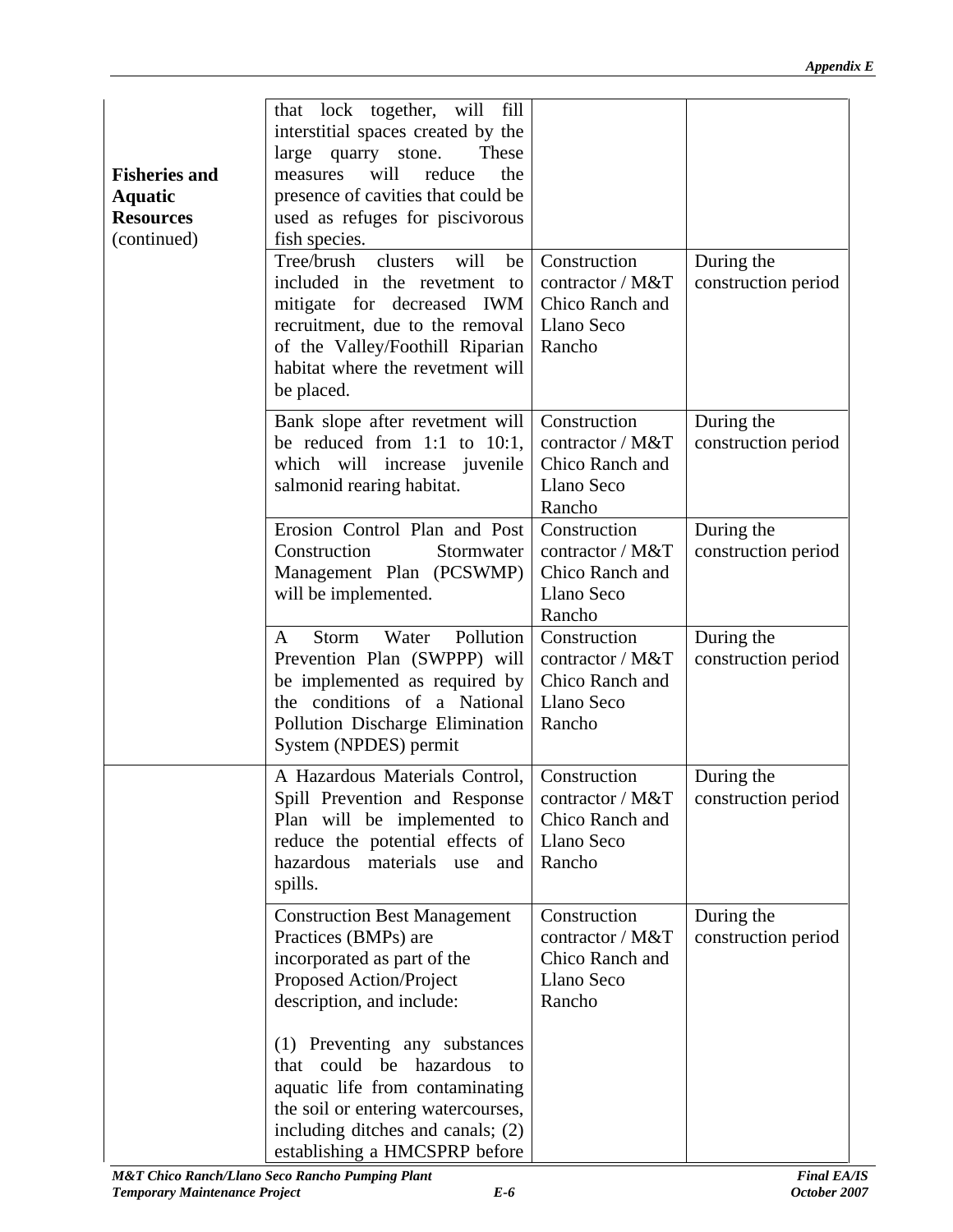|                         | project construction that includes                                                                                                                                   |                     |
|-------------------------|----------------------------------------------------------------------------------------------------------------------------------------------------------------------|---------------------|
|                         | strict on-site handling rules to                                                                                                                                     |                     |
|                         | keep construction and                                                                                                                                                |                     |
| <b>Fisheries and</b>    | maintenance materials out of                                                                                                                                         |                     |
| <b>Aquatic</b>          | drainage and waterways; (3)                                                                                                                                          |                     |
| <b>Resources</b>        | training all construction                                                                                                                                            |                     |
| (continued)             | personnel in the proper use and                                                                                                                                      |                     |
|                         | cleanup of potentially hazardous                                                                                                                                     |                     |
|                         | materials; (4) cleaning up all                                                                                                                                       |                     |
|                         | spills immediately according to                                                                                                                                      |                     |
|                         | the HMCSPRP, and notifying                                                                                                                                           |                     |
|                         | CDFG and the Central Valley                                                                                                                                          |                     |
|                         | RWQCB immediately of spills                                                                                                                                          |                     |
|                         | and cleanup procedures; and (5)                                                                                                                                      |                     |
|                         | providing staging and storage                                                                                                                                        |                     |
|                         | areas for equipment, materials,                                                                                                                                      |                     |
|                         | fuels, lubricants, solvents, and                                                                                                                                     |                     |
|                         | other possible contaminants                                                                                                                                          |                     |
|                         | away from watercourses and                                                                                                                                           |                     |
|                         | their watersheds.                                                                                                                                                    |                     |
|                         | Approximately $0.35$ acres of M&T Chico                                                                                                                              | Phase 1 overstory   |
|                         | cottonwood-willow-sycamore-   Ranch, Llano,                                                                                                                          | and understory      |
|                         | alder shoreline habitat will be Seco Rancho,                                                                                                                         | plants will be      |
|                         | created immediately upstream of $\vert$ CDFG and the                                                                                                                 | planted during Fall |
|                         | the revetment (on the Capay SNWRC                                                                                                                                    | 2007 and Spring     |
|                         | Unit of the SNRWR), which not $\vert$ (USFWS) will                                                                                                                   | 2008. Phase 2       |
|                         | only will provide some IWM oversee                                                                                                                                   | understory grass    |
|                         | recruitment over the $5$ -year implementation                                                                                                                        | seed will be seeded |
|                         | planning period, but will be of planting and                                                                                                                         | during late fall of |
|                         | expected to provide additional monitoring of re-                                                                                                                     | Year 2 (2009).      |
|                         | IWM recruitment over time, as $\vert$ vegetation on the                                                                                                              |                     |
|                         | the restored habitat matures (see SRNWR and                                                                                                                          |                     |
|                         | Appendix<br>for more Llano Seco<br>Rancho.<br>information).                                                                                                          |                     |
|                         |                                                                                                                                                                      |                     |
| Geomorphology           | A SWPPP will be implemented Construction                                                                                                                             | During the          |
| and Soils               | $\begin{vmatrix} \text{to} \\ \text{control} \end{vmatrix}$ erosion and $\begin{vmatrix} \text{contractor} / \text{M&T} \\ \text{construction period} \end{vmatrix}$ |                     |
|                         | sedimentation. A water quality $ $ Chico Ranch and                                                                                                                   |                     |
|                         | monitoring plan will be Llano Seco                                                                                                                                   |                     |
|                         | implemented, and construction   Rancho                                                                                                                               |                     |
|                         | activities will be slowed or                                                                                                                                         |                     |
|                         | stopped if turbidity levels reach                                                                                                                                    |                     |
|                         | those dictated by the RWQCB's                                                                                                                                        |                     |
|                         | 401 certification.                                                                                                                                                   |                     |
| <b>Terrestrial</b>      | A soil erosion control plan will Construction                                                                                                                        | During the          |
| <b>Resources –</b>      | be implemented by M&T Chico contractor, M&T                                                                                                                          | construction        |
| <b>General Measures</b> | Ranch/Llano Seco Rancho   Chico Ranch and   period.                                                                                                                  |                     |
|                         | during dredging activities to Llano Seco                                                                                                                             |                     |
|                         | minimize potential effects of silt Rancho                                                                                                                            |                     |
|                         | entering the river and increasing                                                                                                                                    |                     |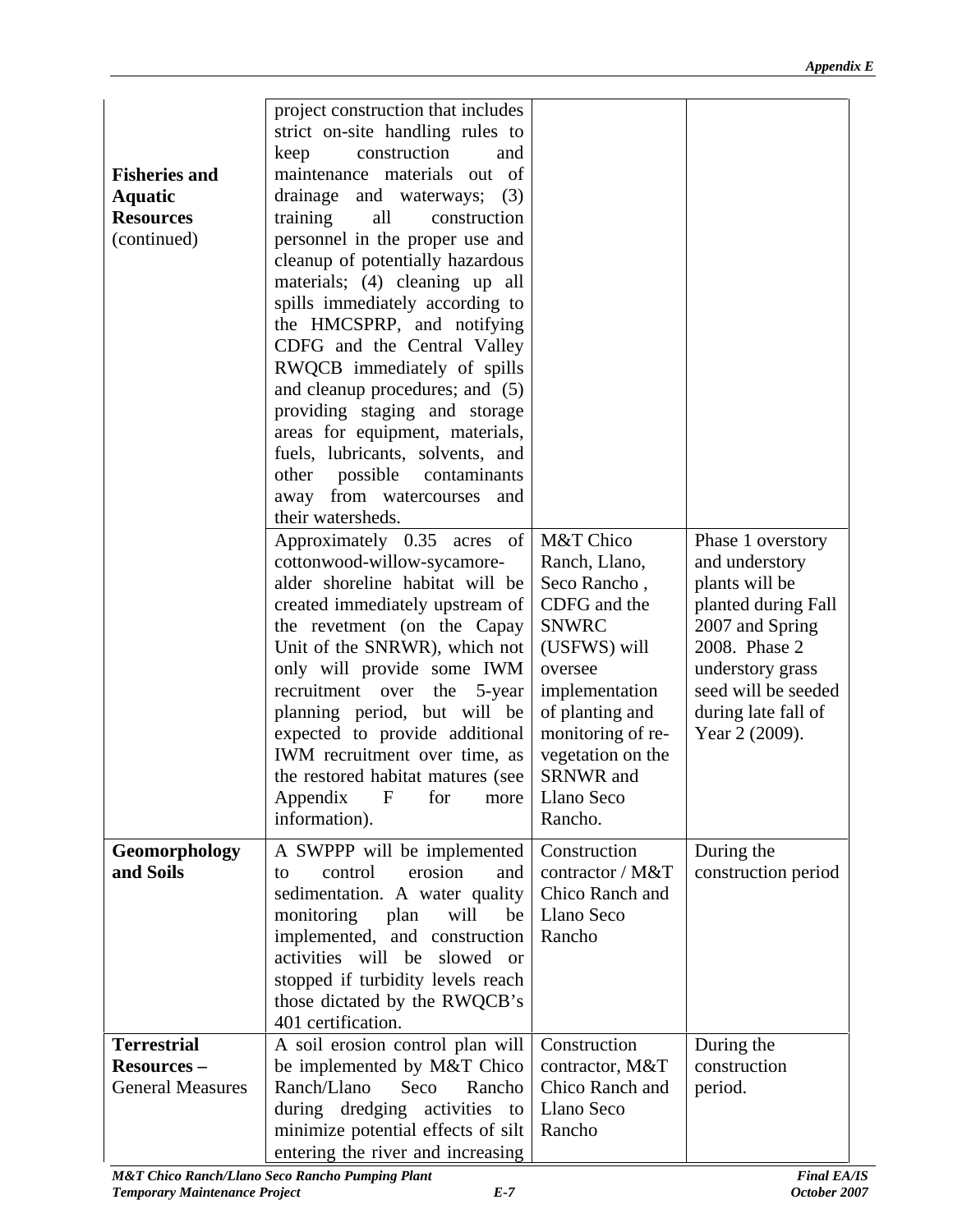| river turbidity. The plan will be<br>implemented before the<br>construction phase begins.<br>CDFG, RWQCB, and USFWS<br>will review the plan to verify<br>that physical BMPs have been<br>  incorporated to reduce erosion  <br>and sedimentation to the<br>maximum extent possible and<br>ensure compliance with this<br>measure.<br>Pre-construction surveys for USFWS/M&T Prior to<br>sensitive biological resources Chico Ranch and construction<br>will be conducted by qualified Llano Seco<br>biologists. Sensitive resources Rancho<br>include species evaluated in<br>Section 3.7.2.3 of the Proposed<br>Action/Project EA/IS.<br>Temporary construction netting Construction<br>During the<br>(high-visibility plastic fencing) $\vert$ contractor / M&T $\vert$ construction period $\vert$<br>will be placed around nearby Chico Ranch and<br>vegetation by the contractor to Llano Seco<br>provide protection from Rancho<br>construction activities.<br>Project personnel will participate   USFWS /<br>Prior to<br>in an environmental awareness Construction<br>construction<br>training program provided by the $\vert$ contractor / M&T<br>project biologist. Construction   Chico Ranch and<br>workers will be informed by a Llano Seco<br>qualified environmental monitor   Rancho<br>about any sensitive biological<br>resources associated with the<br>project and that disturbance of<br>sensitive habitat or special-status<br>species is a violation of the<br>federal Endangered Species Act<br>(ESA) and Section 404 of the<br>Clean Water Act.<br>Implement a plan to avoid, M&T Chico<br>During and<br>subsequent to the<br>compensate for, and enhance Ranch/Llano<br>natural vegetation, including Seco Rancho<br>construction<br>riparian habitats and IWM prior<br>period.<br>to, during, and subsequent to<br>construction activities (see<br>Appendix F)<br>Approximately $0.35$ acres of M&T Chico<br>Phase 1 overstory |                                             |                |
|------------------------------------------------------------------------------------------------------------------------------------------------------------------------------------------------------------------------------------------------------------------------------------------------------------------------------------------------------------------------------------------------------------------------------------------------------------------------------------------------------------------------------------------------------------------------------------------------------------------------------------------------------------------------------------------------------------------------------------------------------------------------------------------------------------------------------------------------------------------------------------------------------------------------------------------------------------------------------------------------------------------------------------------------------------------------------------------------------------------------------------------------------------------------------------------------------------------------------------------------------------------------------------------------------------------------------------------------------------------------------------------------------------------------------------------------------------------------------------------------------------------------------------------------------------------------------------------------------------------------------------------------------------------------------------------------------------------------------------------------------------------------------------------------------------------------------------------------------------------------------------------------------------------------------------------------------------|---------------------------------------------|----------------|
| <b>Terrestrial</b><br><b>Resources</b> –<br>General Measures<br>(continued)                                                                                                                                                                                                                                                                                                                                                                                                                                                                                                                                                                                                                                                                                                                                                                                                                                                                                                                                                                                                                                                                                                                                                                                                                                                                                                                                                                                                                                                                                                                                                                                                                                                                                                                                                                                                                                                                                |                                             |                |
|                                                                                                                                                                                                                                                                                                                                                                                                                                                                                                                                                                                                                                                                                                                                                                                                                                                                                                                                                                                                                                                                                                                                                                                                                                                                                                                                                                                                                                                                                                                                                                                                                                                                                                                                                                                                                                                                                                                                                            |                                             |                |
|                                                                                                                                                                                                                                                                                                                                                                                                                                                                                                                                                                                                                                                                                                                                                                                                                                                                                                                                                                                                                                                                                                                                                                                                                                                                                                                                                                                                                                                                                                                                                                                                                                                                                                                                                                                                                                                                                                                                                            |                                             |                |
|                                                                                                                                                                                                                                                                                                                                                                                                                                                                                                                                                                                                                                                                                                                                                                                                                                                                                                                                                                                                                                                                                                                                                                                                                                                                                                                                                                                                                                                                                                                                                                                                                                                                                                                                                                                                                                                                                                                                                            |                                             |                |
|                                                                                                                                                                                                                                                                                                                                                                                                                                                                                                                                                                                                                                                                                                                                                                                                                                                                                                                                                                                                                                                                                                                                                                                                                                                                                                                                                                                                                                                                                                                                                                                                                                                                                                                                                                                                                                                                                                                                                            |                                             |                |
|                                                                                                                                                                                                                                                                                                                                                                                                                                                                                                                                                                                                                                                                                                                                                                                                                                                                                                                                                                                                                                                                                                                                                                                                                                                                                                                                                                                                                                                                                                                                                                                                                                                                                                                                                                                                                                                                                                                                                            |                                             |                |
|                                                                                                                                                                                                                                                                                                                                                                                                                                                                                                                                                                                                                                                                                                                                                                                                                                                                                                                                                                                                                                                                                                                                                                                                                                                                                                                                                                                                                                                                                                                                                                                                                                                                                                                                                                                                                                                                                                                                                            |                                             |                |
|                                                                                                                                                                                                                                                                                                                                                                                                                                                                                                                                                                                                                                                                                                                                                                                                                                                                                                                                                                                                                                                                                                                                                                                                                                                                                                                                                                                                                                                                                                                                                                                                                                                                                                                                                                                                                                                                                                                                                            |                                             |                |
|                                                                                                                                                                                                                                                                                                                                                                                                                                                                                                                                                                                                                                                                                                                                                                                                                                                                                                                                                                                                                                                                                                                                                                                                                                                                                                                                                                                                                                                                                                                                                                                                                                                                                                                                                                                                                                                                                                                                                            |                                             |                |
|                                                                                                                                                                                                                                                                                                                                                                                                                                                                                                                                                                                                                                                                                                                                                                                                                                                                                                                                                                                                                                                                                                                                                                                                                                                                                                                                                                                                                                                                                                                                                                                                                                                                                                                                                                                                                                                                                                                                                            |                                             |                |
|                                                                                                                                                                                                                                                                                                                                                                                                                                                                                                                                                                                                                                                                                                                                                                                                                                                                                                                                                                                                                                                                                                                                                                                                                                                                                                                                                                                                                                                                                                                                                                                                                                                                                                                                                                                                                                                                                                                                                            |                                             |                |
|                                                                                                                                                                                                                                                                                                                                                                                                                                                                                                                                                                                                                                                                                                                                                                                                                                                                                                                                                                                                                                                                                                                                                                                                                                                                                                                                                                                                                                                                                                                                                                                                                                                                                                                                                                                                                                                                                                                                                            |                                             |                |
|                                                                                                                                                                                                                                                                                                                                                                                                                                                                                                                                                                                                                                                                                                                                                                                                                                                                                                                                                                                                                                                                                                                                                                                                                                                                                                                                                                                                                                                                                                                                                                                                                                                                                                                                                                                                                                                                                                                                                            |                                             |                |
|                                                                                                                                                                                                                                                                                                                                                                                                                                                                                                                                                                                                                                                                                                                                                                                                                                                                                                                                                                                                                                                                                                                                                                                                                                                                                                                                                                                                                                                                                                                                                                                                                                                                                                                                                                                                                                                                                                                                                            |                                             |                |
|                                                                                                                                                                                                                                                                                                                                                                                                                                                                                                                                                                                                                                                                                                                                                                                                                                                                                                                                                                                                                                                                                                                                                                                                                                                                                                                                                                                                                                                                                                                                                                                                                                                                                                                                                                                                                                                                                                                                                            |                                             |                |
|                                                                                                                                                                                                                                                                                                                                                                                                                                                                                                                                                                                                                                                                                                                                                                                                                                                                                                                                                                                                                                                                                                                                                                                                                                                                                                                                                                                                                                                                                                                                                                                                                                                                                                                                                                                                                                                                                                                                                            |                                             |                |
|                                                                                                                                                                                                                                                                                                                                                                                                                                                                                                                                                                                                                                                                                                                                                                                                                                                                                                                                                                                                                                                                                                                                                                                                                                                                                                                                                                                                                                                                                                                                                                                                                                                                                                                                                                                                                                                                                                                                                            |                                             |                |
|                                                                                                                                                                                                                                                                                                                                                                                                                                                                                                                                                                                                                                                                                                                                                                                                                                                                                                                                                                                                                                                                                                                                                                                                                                                                                                                                                                                                                                                                                                                                                                                                                                                                                                                                                                                                                                                                                                                                                            |                                             |                |
|                                                                                                                                                                                                                                                                                                                                                                                                                                                                                                                                                                                                                                                                                                                                                                                                                                                                                                                                                                                                                                                                                                                                                                                                                                                                                                                                                                                                                                                                                                                                                                                                                                                                                                                                                                                                                                                                                                                                                            |                                             |                |
|                                                                                                                                                                                                                                                                                                                                                                                                                                                                                                                                                                                                                                                                                                                                                                                                                                                                                                                                                                                                                                                                                                                                                                                                                                                                                                                                                                                                                                                                                                                                                                                                                                                                                                                                                                                                                                                                                                                                                            |                                             |                |
|                                                                                                                                                                                                                                                                                                                                                                                                                                                                                                                                                                                                                                                                                                                                                                                                                                                                                                                                                                                                                                                                                                                                                                                                                                                                                                                                                                                                                                                                                                                                                                                                                                                                                                                                                                                                                                                                                                                                                            |                                             |                |
|                                                                                                                                                                                                                                                                                                                                                                                                                                                                                                                                                                                                                                                                                                                                                                                                                                                                                                                                                                                                                                                                                                                                                                                                                                                                                                                                                                                                                                                                                                                                                                                                                                                                                                                                                                                                                                                                                                                                                            |                                             |                |
|                                                                                                                                                                                                                                                                                                                                                                                                                                                                                                                                                                                                                                                                                                                                                                                                                                                                                                                                                                                                                                                                                                                                                                                                                                                                                                                                                                                                                                                                                                                                                                                                                                                                                                                                                                                                                                                                                                                                                            |                                             |                |
|                                                                                                                                                                                                                                                                                                                                                                                                                                                                                                                                                                                                                                                                                                                                                                                                                                                                                                                                                                                                                                                                                                                                                                                                                                                                                                                                                                                                                                                                                                                                                                                                                                                                                                                                                                                                                                                                                                                                                            |                                             |                |
|                                                                                                                                                                                                                                                                                                                                                                                                                                                                                                                                                                                                                                                                                                                                                                                                                                                                                                                                                                                                                                                                                                                                                                                                                                                                                                                                                                                                                                                                                                                                                                                                                                                                                                                                                                                                                                                                                                                                                            |                                             |                |
|                                                                                                                                                                                                                                                                                                                                                                                                                                                                                                                                                                                                                                                                                                                                                                                                                                                                                                                                                                                                                                                                                                                                                                                                                                                                                                                                                                                                                                                                                                                                                                                                                                                                                                                                                                                                                                                                                                                                                            |                                             |                |
|                                                                                                                                                                                                                                                                                                                                                                                                                                                                                                                                                                                                                                                                                                                                                                                                                                                                                                                                                                                                                                                                                                                                                                                                                                                                                                                                                                                                                                                                                                                                                                                                                                                                                                                                                                                                                                                                                                                                                            |                                             |                |
|                                                                                                                                                                                                                                                                                                                                                                                                                                                                                                                                                                                                                                                                                                                                                                                                                                                                                                                                                                                                                                                                                                                                                                                                                                                                                                                                                                                                                                                                                                                                                                                                                                                                                                                                                                                                                                                                                                                                                            |                                             |                |
|                                                                                                                                                                                                                                                                                                                                                                                                                                                                                                                                                                                                                                                                                                                                                                                                                                                                                                                                                                                                                                                                                                                                                                                                                                                                                                                                                                                                                                                                                                                                                                                                                                                                                                                                                                                                                                                                                                                                                            |                                             |                |
|                                                                                                                                                                                                                                                                                                                                                                                                                                                                                                                                                                                                                                                                                                                                                                                                                                                                                                                                                                                                                                                                                                                                                                                                                                                                                                                                                                                                                                                                                                                                                                                                                                                                                                                                                                                                                                                                                                                                                            |                                             |                |
|                                                                                                                                                                                                                                                                                                                                                                                                                                                                                                                                                                                                                                                                                                                                                                                                                                                                                                                                                                                                                                                                                                                                                                                                                                                                                                                                                                                                                                                                                                                                                                                                                                                                                                                                                                                                                                                                                                                                                            |                                             |                |
|                                                                                                                                                                                                                                                                                                                                                                                                                                                                                                                                                                                                                                                                                                                                                                                                                                                                                                                                                                                                                                                                                                                                                                                                                                                                                                                                                                                                                                                                                                                                                                                                                                                                                                                                                                                                                                                                                                                                                            |                                             |                |
|                                                                                                                                                                                                                                                                                                                                                                                                                                                                                                                                                                                                                                                                                                                                                                                                                                                                                                                                                                                                                                                                                                                                                                                                                                                                                                                                                                                                                                                                                                                                                                                                                                                                                                                                                                                                                                                                                                                                                            |                                             |                |
|                                                                                                                                                                                                                                                                                                                                                                                                                                                                                                                                                                                                                                                                                                                                                                                                                                                                                                                                                                                                                                                                                                                                                                                                                                                                                                                                                                                                                                                                                                                                                                                                                                                                                                                                                                                                                                                                                                                                                            |                                             |                |
|                                                                                                                                                                                                                                                                                                                                                                                                                                                                                                                                                                                                                                                                                                                                                                                                                                                                                                                                                                                                                                                                                                                                                                                                                                                                                                                                                                                                                                                                                                                                                                                                                                                                                                                                                                                                                                                                                                                                                            |                                             |                |
|                                                                                                                                                                                                                                                                                                                                                                                                                                                                                                                                                                                                                                                                                                                                                                                                                                                                                                                                                                                                                                                                                                                                                                                                                                                                                                                                                                                                                                                                                                                                                                                                                                                                                                                                                                                                                                                                                                                                                            |                                             |                |
|                                                                                                                                                                                                                                                                                                                                                                                                                                                                                                                                                                                                                                                                                                                                                                                                                                                                                                                                                                                                                                                                                                                                                                                                                                                                                                                                                                                                                                                                                                                                                                                                                                                                                                                                                                                                                                                                                                                                                            |                                             |                |
|                                                                                                                                                                                                                                                                                                                                                                                                                                                                                                                                                                                                                                                                                                                                                                                                                                                                                                                                                                                                                                                                                                                                                                                                                                                                                                                                                                                                                                                                                                                                                                                                                                                                                                                                                                                                                                                                                                                                                            |                                             |                |
|                                                                                                                                                                                                                                                                                                                                                                                                                                                                                                                                                                                                                                                                                                                                                                                                                                                                                                                                                                                                                                                                                                                                                                                                                                                                                                                                                                                                                                                                                                                                                                                                                                                                                                                                                                                                                                                                                                                                                            |                                             |                |
|                                                                                                                                                                                                                                                                                                                                                                                                                                                                                                                                                                                                                                                                                                                                                                                                                                                                                                                                                                                                                                                                                                                                                                                                                                                                                                                                                                                                                                                                                                                                                                                                                                                                                                                                                                                                                                                                                                                                                            |                                             |                |
|                                                                                                                                                                                                                                                                                                                                                                                                                                                                                                                                                                                                                                                                                                                                                                                                                                                                                                                                                                                                                                                                                                                                                                                                                                                                                                                                                                                                                                                                                                                                                                                                                                                                                                                                                                                                                                                                                                                                                            |                                             |                |
|                                                                                                                                                                                                                                                                                                                                                                                                                                                                                                                                                                                                                                                                                                                                                                                                                                                                                                                                                                                                                                                                                                                                                                                                                                                                                                                                                                                                                                                                                                                                                                                                                                                                                                                                                                                                                                                                                                                                                            |                                             |                |
|                                                                                                                                                                                                                                                                                                                                                                                                                                                                                                                                                                                                                                                                                                                                                                                                                                                                                                                                                                                                                                                                                                                                                                                                                                                                                                                                                                                                                                                                                                                                                                                                                                                                                                                                                                                                                                                                                                                                                            |                                             |                |
|                                                                                                                                                                                                                                                                                                                                                                                                                                                                                                                                                                                                                                                                                                                                                                                                                                                                                                                                                                                                                                                                                                                                                                                                                                                                                                                                                                                                                                                                                                                                                                                                                                                                                                                                                                                                                                                                                                                                                            |                                             |                |
|                                                                                                                                                                                                                                                                                                                                                                                                                                                                                                                                                                                                                                                                                                                                                                                                                                                                                                                                                                                                                                                                                                                                                                                                                                                                                                                                                                                                                                                                                                                                                                                                                                                                                                                                                                                                                                                                                                                                                            | cottonwood-willow-sycamore-   Ranch, Llano, | and understory |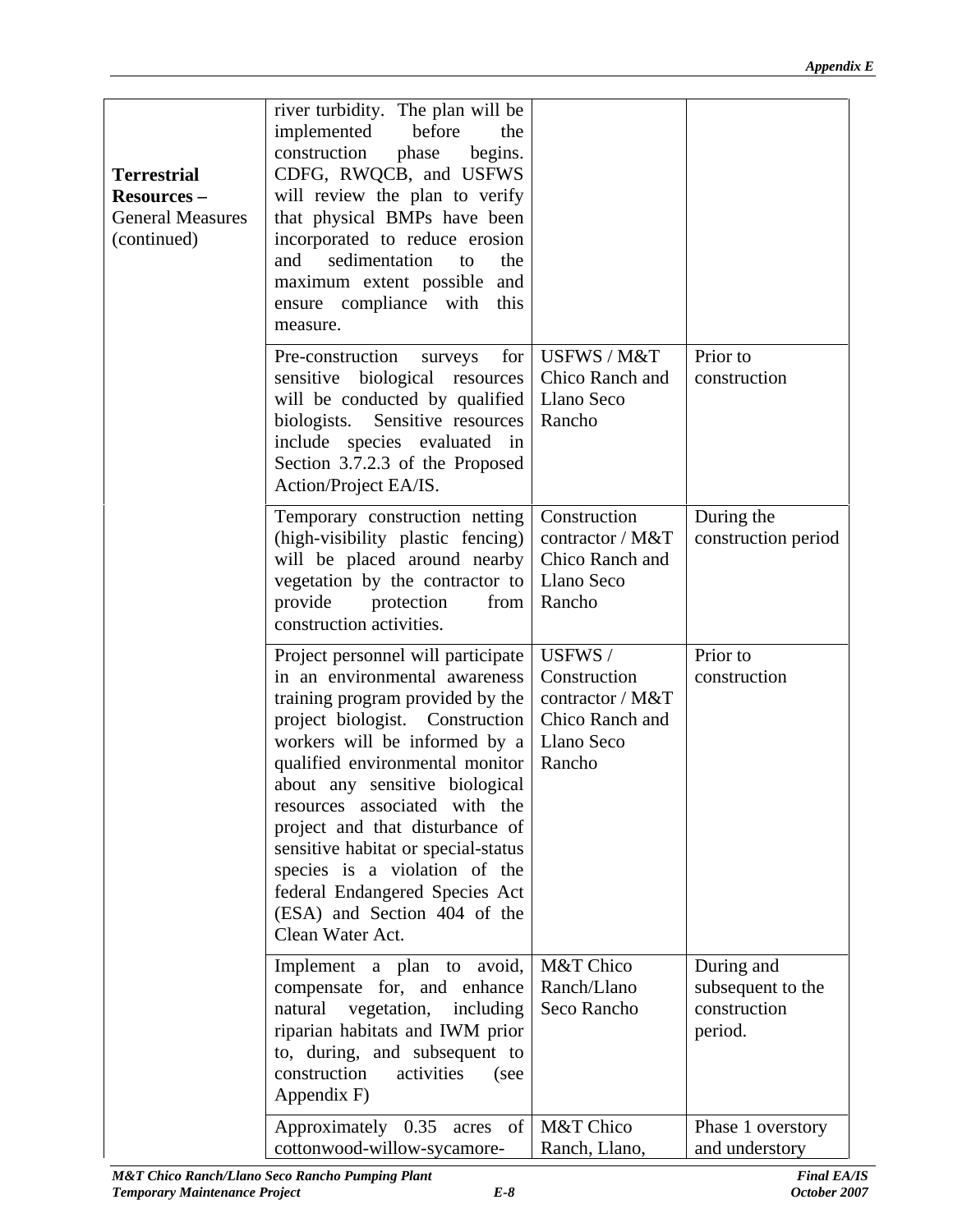|                         | alder shoreline habitat will be Seco Rancho,                               |                               | plants will be      |
|-------------------------|----------------------------------------------------------------------------|-------------------------------|---------------------|
|                         | planted immediately upstream of CDFG and the                               |                               | planted during Fall |
|                         | the revetment (on the Capay USFWS SNWRC                                    |                               | 2007 and Spring     |
| <b>Terrestrial</b>      | Unit of the SNRWR) and an will oversee                                     |                               | 2008. Phase 2       |
| <b>Resources –</b>      | additional 3.46 acres of valley- implementation                            |                               | understory grass    |
| <b>General Measures</b> | foothill riparian habitat (which of planting and                           |                               | seed will be seeded |
| (continued)             | will include plantings of valley   monitoring of re-   during late fall of |                               |                     |
|                         | oak, cottonwood, sycamore, ash,   vegetation on the   Year $2(2009)$ .     |                               |                     |
|                         | California grape, wild rose, SRNWR and                                     |                               |                     |
|                         | buttonbush, and willow species)   Llano Seco                               |                               |                     |
|                         | will be created on the Llano Rancho.                                       |                               |                     |
|                         | Seco Rancho (approximately 8)                                              |                               |                     |
|                         | miles downstream of the                                                    |                               |                     |
|                         |                                                                            |                               |                     |
|                         | Proposed Action/Project Area).                                             |                               |                     |
|                         | Prior to gravel bar excavation, CDFG, State                                |                               | During and          |
|                         | the contractor, and CDFG and Parks, and                                    |                               | subsequent to the   |
|                         | State Parks representatives will construction                              |                               | construction        |
|                         | visit the site to identify an access   contractor will                     |                               | period.             |
|                         | and regress route that will be didentify the                               |                               |                     |
|                         | located and clearly marked to $\vert$ access route to                      |                               |                     |
|                         | minimize damage to the riparian $\vert$ minimize damage                    |                               |                     |
|                         | species. At the identified to riparian                                     |                               |                     |
|                         | crossing site, if impacts to species. If                                   |                               |                     |
|                         | established                                                                | vegetation   necessary, $M&T$ |                     |
|                         | and<br><i>(cottonwood)</i>                                                 | willow   Chico Ranch will     |                     |
|                         | saplings, $2-3$ years + is restore riparian                                |                               |                     |
|                         | unavoidable, restoration will habitat.                                     |                               |                     |
|                         | involve removing and setting                                               |                               |                     |
|                         | aside the impacted plants and                                              |                               |                     |
|                         | surrounding soil for replanting at                                         |                               |                     |
|                         | the site $(s)$ of their removal upon                                       |                               |                     |
|                         |                                                                            |                               |                     |
|                         | completion of the gravel<br>operation. If re-planting                      |                               |                     |
|                         |                                                                            |                               |                     |
|                         | removed individual saplings is                                             |                               |                     |
|                         | infeasible, then similarly-sized                                           |                               |                     |
|                         | individuals will be planted.                                               |                               |                     |
|                         | Avoid/minimize construction Construction                                   |                               | During the          |
|                         | activities during the breeding contractor / $M&T$ construction period      |                               |                     |
|                         | period of evaluated plant species   Chico Ranch and                        |                               |                     |
|                         | that could be affected.                                                    | Llano Seco                    |                     |
|                         |                                                                            | Rancho                        |                     |
|                         | Establish and protect additional Construction                              |                               | Prior to            |
|                         | populations of evaluated plant contractor / $M&T$ construction             |                               |                     |
|                         | species in suitable nearby habitat   Chico Ranch and                       |                               |                     |
|                         | areas before implementing Llano Seco                                       |                               |                     |
|                         | construction activities.                                                   | Rancho                        |                     |
|                         | To the extent practicable, Construction                                    |                               | Prior to            |
|                         | remove or exclude evaluated contractor / $M&T$ construction                |                               |                     |
|                         |                                                                            |                               |                     |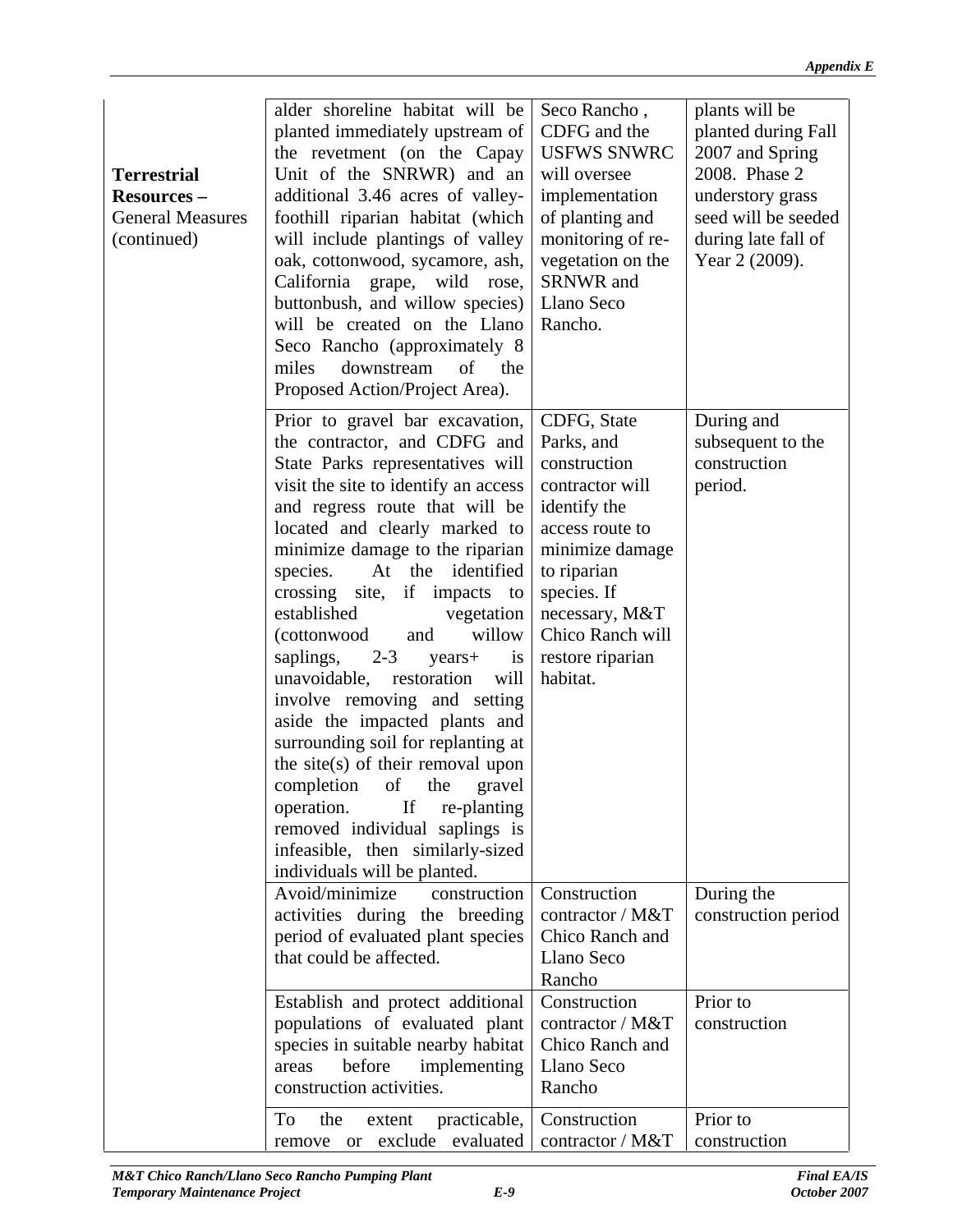| amphibian and reptile species Chico Ranch and<br>from construction corridors Llano Seco<br>Rancho<br>before construction is initiated.<br>Prior to the planting of riparian<br>vegetation associated with $M&T$ Chico<br>regetation associated with $R_{\text{Bench}}$ Leng<br>During and<br>vegetation associated with<br>habitat restoration activities, all Ranch, Llano<br>non-native vegetation within the<br>restoration location will be CDFG and<br>restoration location will be CDFG and<br>subsequent to the<br>construction period<br><b>SRNWR</b><br>removed.<br>(USFWS)<br>After riparian planting occurs, M&T Chico<br>Weed control<br>weeds (rye grass, Johnson grass,   Ranch, Llano<br>should continue for<br>morning glory, chickweed and Seco Rancho,<br>3 years<br>other weeds) will be treated CDFG and<br>(sprayed with herbicdes on the SRNWR)<br>planting strips and mowed (USFWS)<br>between the planting strips) prior<br>to flowering, and should<br>continue for three years. (See<br>Appendix F)<br>Subsequent to the first year of $M&T$ Chico<br>$2008 - 2013$<br>riparian planting, replanting of $\vert$ Ranch, Llano<br>trees, shrubs, and herbaceous Seco Rancho,<br>understory species will occur as $\vert$ CDFG and<br>needed, to reach a survival goal SRNWR<br>of $60\%$ after 5 years for the (USFWS)<br>shoreline community and 80%<br>for the riparian floodplain<br>community. If individual plants<br>do not survive, larger individuals<br>will be planted in their place.<br>(See Appendix F)<br>All riparian plants to be used for $\vert$ M&T Chico<br>During and<br>restoration activities will be Ranch, Llano<br>subsequent to the<br>stored in a manner as to prevent   Seco Rancho,<br>construction<br>period.<br>damage from sunlight, moisture, CDFG and<br>or contact with vehicles, SRNWR<br>equipment and tools.<br>(USFWS)<br>Riparian planting sites will be $\sqrt{\text{M&T} \text{Chico}}$<br>Irrigation will<br>irrigated using trucked watering,   Ranch, Llano<br>occur regularly<br>spray, flood or surface drip Seco Rancho,<br>(once a week to<br>irrigation systems, depending on   CDFG and<br>once every three<br><b>SRNWR</b><br>site-specific conditions.<br>weeks) through the<br>(USFWS)<br>first and second<br>spring and summer |  |                     |
|----------------------------------------------------------------------------------------------------------------------------------------------------------------------------------------------------------------------------------------------------------------------------------------------------------------------------------------------------------------------------------------------------------------------------------------------------------------------------------------------------------------------------------------------------------------------------------------------------------------------------------------------------------------------------------------------------------------------------------------------------------------------------------------------------------------------------------------------------------------------------------------------------------------------------------------------------------------------------------------------------------------------------------------------------------------------------------------------------------------------------------------------------------------------------------------------------------------------------------------------------------------------------------------------------------------------------------------------------------------------------------------------------------------------------------------------------------------------------------------------------------------------------------------------------------------------------------------------------------------------------------------------------------------------------------------------------------------------------------------------------------------------------------------------------------------------------------------------------------------------------------------------------------------------------------------------------------------------------------------------------------------------------------------------------------------------------------------------------------------------------------------------------------------------------------------------------------------------------------------------------------------------------------------------------------------|--|---------------------|
| Terrestrial<br>  Resources –<br>Riparian<br>Vegetation                                                                                                                                                                                                                                                                                                                                                                                                                                                                                                                                                                                                                                                                                                                                                                                                                                                                                                                                                                                                                                                                                                                                                                                                                                                                                                                                                                                                                                                                                                                                                                                                                                                                                                                                                                                                                                                                                                                                                                                                                                                                                                                                                                                                                                                         |  |                     |
|                                                                                                                                                                                                                                                                                                                                                                                                                                                                                                                                                                                                                                                                                                                                                                                                                                                                                                                                                                                                                                                                                                                                                                                                                                                                                                                                                                                                                                                                                                                                                                                                                                                                                                                                                                                                                                                                                                                                                                                                                                                                                                                                                                                                                                                                                                                |  |                     |
|                                                                                                                                                                                                                                                                                                                                                                                                                                                                                                                                                                                                                                                                                                                                                                                                                                                                                                                                                                                                                                                                                                                                                                                                                                                                                                                                                                                                                                                                                                                                                                                                                                                                                                                                                                                                                                                                                                                                                                                                                                                                                                                                                                                                                                                                                                                |  |                     |
|                                                                                                                                                                                                                                                                                                                                                                                                                                                                                                                                                                                                                                                                                                                                                                                                                                                                                                                                                                                                                                                                                                                                                                                                                                                                                                                                                                                                                                                                                                                                                                                                                                                                                                                                                                                                                                                                                                                                                                                                                                                                                                                                                                                                                                                                                                                |  |                     |
|                                                                                                                                                                                                                                                                                                                                                                                                                                                                                                                                                                                                                                                                                                                                                                                                                                                                                                                                                                                                                                                                                                                                                                                                                                                                                                                                                                                                                                                                                                                                                                                                                                                                                                                                                                                                                                                                                                                                                                                                                                                                                                                                                                                                                                                                                                                |  |                     |
|                                                                                                                                                                                                                                                                                                                                                                                                                                                                                                                                                                                                                                                                                                                                                                                                                                                                                                                                                                                                                                                                                                                                                                                                                                                                                                                                                                                                                                                                                                                                                                                                                                                                                                                                                                                                                                                                                                                                                                                                                                                                                                                                                                                                                                                                                                                |  |                     |
|                                                                                                                                                                                                                                                                                                                                                                                                                                                                                                                                                                                                                                                                                                                                                                                                                                                                                                                                                                                                                                                                                                                                                                                                                                                                                                                                                                                                                                                                                                                                                                                                                                                                                                                                                                                                                                                                                                                                                                                                                                                                                                                                                                                                                                                                                                                |  |                     |
|                                                                                                                                                                                                                                                                                                                                                                                                                                                                                                                                                                                                                                                                                                                                                                                                                                                                                                                                                                                                                                                                                                                                                                                                                                                                                                                                                                                                                                                                                                                                                                                                                                                                                                                                                                                                                                                                                                                                                                                                                                                                                                                                                                                                                                                                                                                |  |                     |
|                                                                                                                                                                                                                                                                                                                                                                                                                                                                                                                                                                                                                                                                                                                                                                                                                                                                                                                                                                                                                                                                                                                                                                                                                                                                                                                                                                                                                                                                                                                                                                                                                                                                                                                                                                                                                                                                                                                                                                                                                                                                                                                                                                                                                                                                                                                |  |                     |
|                                                                                                                                                                                                                                                                                                                                                                                                                                                                                                                                                                                                                                                                                                                                                                                                                                                                                                                                                                                                                                                                                                                                                                                                                                                                                                                                                                                                                                                                                                                                                                                                                                                                                                                                                                                                                                                                                                                                                                                                                                                                                                                                                                                                                                                                                                                |  |                     |
|                                                                                                                                                                                                                                                                                                                                                                                                                                                                                                                                                                                                                                                                                                                                                                                                                                                                                                                                                                                                                                                                                                                                                                                                                                                                                                                                                                                                                                                                                                                                                                                                                                                                                                                                                                                                                                                                                                                                                                                                                                                                                                                                                                                                                                                                                                                |  |                     |
|                                                                                                                                                                                                                                                                                                                                                                                                                                                                                                                                                                                                                                                                                                                                                                                                                                                                                                                                                                                                                                                                                                                                                                                                                                                                                                                                                                                                                                                                                                                                                                                                                                                                                                                                                                                                                                                                                                                                                                                                                                                                                                                                                                                                                                                                                                                |  |                     |
|                                                                                                                                                                                                                                                                                                                                                                                                                                                                                                                                                                                                                                                                                                                                                                                                                                                                                                                                                                                                                                                                                                                                                                                                                                                                                                                                                                                                                                                                                                                                                                                                                                                                                                                                                                                                                                                                                                                                                                                                                                                                                                                                                                                                                                                                                                                |  |                     |
|                                                                                                                                                                                                                                                                                                                                                                                                                                                                                                                                                                                                                                                                                                                                                                                                                                                                                                                                                                                                                                                                                                                                                                                                                                                                                                                                                                                                                                                                                                                                                                                                                                                                                                                                                                                                                                                                                                                                                                                                                                                                                                                                                                                                                                                                                                                |  |                     |
|                                                                                                                                                                                                                                                                                                                                                                                                                                                                                                                                                                                                                                                                                                                                                                                                                                                                                                                                                                                                                                                                                                                                                                                                                                                                                                                                                                                                                                                                                                                                                                                                                                                                                                                                                                                                                                                                                                                                                                                                                                                                                                                                                                                                                                                                                                                |  |                     |
|                                                                                                                                                                                                                                                                                                                                                                                                                                                                                                                                                                                                                                                                                                                                                                                                                                                                                                                                                                                                                                                                                                                                                                                                                                                                                                                                                                                                                                                                                                                                                                                                                                                                                                                                                                                                                                                                                                                                                                                                                                                                                                                                                                                                                                                                                                                |  |                     |
|                                                                                                                                                                                                                                                                                                                                                                                                                                                                                                                                                                                                                                                                                                                                                                                                                                                                                                                                                                                                                                                                                                                                                                                                                                                                                                                                                                                                                                                                                                                                                                                                                                                                                                                                                                                                                                                                                                                                                                                                                                                                                                                                                                                                                                                                                                                |  |                     |
|                                                                                                                                                                                                                                                                                                                                                                                                                                                                                                                                                                                                                                                                                                                                                                                                                                                                                                                                                                                                                                                                                                                                                                                                                                                                                                                                                                                                                                                                                                                                                                                                                                                                                                                                                                                                                                                                                                                                                                                                                                                                                                                                                                                                                                                                                                                |  |                     |
|                                                                                                                                                                                                                                                                                                                                                                                                                                                                                                                                                                                                                                                                                                                                                                                                                                                                                                                                                                                                                                                                                                                                                                                                                                                                                                                                                                                                                                                                                                                                                                                                                                                                                                                                                                                                                                                                                                                                                                                                                                                                                                                                                                                                                                                                                                                |  |                     |
|                                                                                                                                                                                                                                                                                                                                                                                                                                                                                                                                                                                                                                                                                                                                                                                                                                                                                                                                                                                                                                                                                                                                                                                                                                                                                                                                                                                                                                                                                                                                                                                                                                                                                                                                                                                                                                                                                                                                                                                                                                                                                                                                                                                                                                                                                                                |  |                     |
|                                                                                                                                                                                                                                                                                                                                                                                                                                                                                                                                                                                                                                                                                                                                                                                                                                                                                                                                                                                                                                                                                                                                                                                                                                                                                                                                                                                                                                                                                                                                                                                                                                                                                                                                                                                                                                                                                                                                                                                                                                                                                                                                                                                                                                                                                                                |  |                     |
|                                                                                                                                                                                                                                                                                                                                                                                                                                                                                                                                                                                                                                                                                                                                                                                                                                                                                                                                                                                                                                                                                                                                                                                                                                                                                                                                                                                                                                                                                                                                                                                                                                                                                                                                                                                                                                                                                                                                                                                                                                                                                                                                                                                                                                                                                                                |  |                     |
|                                                                                                                                                                                                                                                                                                                                                                                                                                                                                                                                                                                                                                                                                                                                                                                                                                                                                                                                                                                                                                                                                                                                                                                                                                                                                                                                                                                                                                                                                                                                                                                                                                                                                                                                                                                                                                                                                                                                                                                                                                                                                                                                                                                                                                                                                                                |  |                     |
|                                                                                                                                                                                                                                                                                                                                                                                                                                                                                                                                                                                                                                                                                                                                                                                                                                                                                                                                                                                                                                                                                                                                                                                                                                                                                                                                                                                                                                                                                                                                                                                                                                                                                                                                                                                                                                                                                                                                                                                                                                                                                                                                                                                                                                                                                                                |  |                     |
|                                                                                                                                                                                                                                                                                                                                                                                                                                                                                                                                                                                                                                                                                                                                                                                                                                                                                                                                                                                                                                                                                                                                                                                                                                                                                                                                                                                                                                                                                                                                                                                                                                                                                                                                                                                                                                                                                                                                                                                                                                                                                                                                                                                                                                                                                                                |  |                     |
|                                                                                                                                                                                                                                                                                                                                                                                                                                                                                                                                                                                                                                                                                                                                                                                                                                                                                                                                                                                                                                                                                                                                                                                                                                                                                                                                                                                                                                                                                                                                                                                                                                                                                                                                                                                                                                                                                                                                                                                                                                                                                                                                                                                                                                                                                                                |  |                     |
|                                                                                                                                                                                                                                                                                                                                                                                                                                                                                                                                                                                                                                                                                                                                                                                                                                                                                                                                                                                                                                                                                                                                                                                                                                                                                                                                                                                                                                                                                                                                                                                                                                                                                                                                                                                                                                                                                                                                                                                                                                                                                                                                                                                                                                                                                                                |  |                     |
|                                                                                                                                                                                                                                                                                                                                                                                                                                                                                                                                                                                                                                                                                                                                                                                                                                                                                                                                                                                                                                                                                                                                                                                                                                                                                                                                                                                                                                                                                                                                                                                                                                                                                                                                                                                                                                                                                                                                                                                                                                                                                                                                                                                                                                                                                                                |  |                     |
|                                                                                                                                                                                                                                                                                                                                                                                                                                                                                                                                                                                                                                                                                                                                                                                                                                                                                                                                                                                                                                                                                                                                                                                                                                                                                                                                                                                                                                                                                                                                                                                                                                                                                                                                                                                                                                                                                                                                                                                                                                                                                                                                                                                                                                                                                                                |  |                     |
|                                                                                                                                                                                                                                                                                                                                                                                                                                                                                                                                                                                                                                                                                                                                                                                                                                                                                                                                                                                                                                                                                                                                                                                                                                                                                                                                                                                                                                                                                                                                                                                                                                                                                                                                                                                                                                                                                                                                                                                                                                                                                                                                                                                                                                                                                                                |  |                     |
|                                                                                                                                                                                                                                                                                                                                                                                                                                                                                                                                                                                                                                                                                                                                                                                                                                                                                                                                                                                                                                                                                                                                                                                                                                                                                                                                                                                                                                                                                                                                                                                                                                                                                                                                                                                                                                                                                                                                                                                                                                                                                                                                                                                                                                                                                                                |  |                     |
|                                                                                                                                                                                                                                                                                                                                                                                                                                                                                                                                                                                                                                                                                                                                                                                                                                                                                                                                                                                                                                                                                                                                                                                                                                                                                                                                                                                                                                                                                                                                                                                                                                                                                                                                                                                                                                                                                                                                                                                                                                                                                                                                                                                                                                                                                                                |  |                     |
|                                                                                                                                                                                                                                                                                                                                                                                                                                                                                                                                                                                                                                                                                                                                                                                                                                                                                                                                                                                                                                                                                                                                                                                                                                                                                                                                                                                                                                                                                                                                                                                                                                                                                                                                                                                                                                                                                                                                                                                                                                                                                                                                                                                                                                                                                                                |  |                     |
|                                                                                                                                                                                                                                                                                                                                                                                                                                                                                                                                                                                                                                                                                                                                                                                                                                                                                                                                                                                                                                                                                                                                                                                                                                                                                                                                                                                                                                                                                                                                                                                                                                                                                                                                                                                                                                                                                                                                                                                                                                                                                                                                                                                                                                                                                                                |  |                     |
|                                                                                                                                                                                                                                                                                                                                                                                                                                                                                                                                                                                                                                                                                                                                                                                                                                                                                                                                                                                                                                                                                                                                                                                                                                                                                                                                                                                                                                                                                                                                                                                                                                                                                                                                                                                                                                                                                                                                                                                                                                                                                                                                                                                                                                                                                                                |  |                     |
|                                                                                                                                                                                                                                                                                                                                                                                                                                                                                                                                                                                                                                                                                                                                                                                                                                                                                                                                                                                                                                                                                                                                                                                                                                                                                                                                                                                                                                                                                                                                                                                                                                                                                                                                                                                                                                                                                                                                                                                                                                                                                                                                                                                                                                                                                                                |  |                     |
|                                                                                                                                                                                                                                                                                                                                                                                                                                                                                                                                                                                                                                                                                                                                                                                                                                                                                                                                                                                                                                                                                                                                                                                                                                                                                                                                                                                                                                                                                                                                                                                                                                                                                                                                                                                                                                                                                                                                                                                                                                                                                                                                                                                                                                                                                                                |  |                     |
|                                                                                                                                                                                                                                                                                                                                                                                                                                                                                                                                                                                                                                                                                                                                                                                                                                                                                                                                                                                                                                                                                                                                                                                                                                                                                                                                                                                                                                                                                                                                                                                                                                                                                                                                                                                                                                                                                                                                                                                                                                                                                                                                                                                                                                                                                                                |  |                     |
|                                                                                                                                                                                                                                                                                                                                                                                                                                                                                                                                                                                                                                                                                                                                                                                                                                                                                                                                                                                                                                                                                                                                                                                                                                                                                                                                                                                                                                                                                                                                                                                                                                                                                                                                                                                                                                                                                                                                                                                                                                                                                                                                                                                                                                                                                                                |  |                     |
|                                                                                                                                                                                                                                                                                                                                                                                                                                                                                                                                                                                                                                                                                                                                                                                                                                                                                                                                                                                                                                                                                                                                                                                                                                                                                                                                                                                                                                                                                                                                                                                                                                                                                                                                                                                                                                                                                                                                                                                                                                                                                                                                                                                                                                                                                                                |  |                     |
|                                                                                                                                                                                                                                                                                                                                                                                                                                                                                                                                                                                                                                                                                                                                                                                                                                                                                                                                                                                                                                                                                                                                                                                                                                                                                                                                                                                                                                                                                                                                                                                                                                                                                                                                                                                                                                                                                                                                                                                                                                                                                                                                                                                                                                                                                                                |  |                     |
|                                                                                                                                                                                                                                                                                                                                                                                                                                                                                                                                                                                                                                                                                                                                                                                                                                                                                                                                                                                                                                                                                                                                                                                                                                                                                                                                                                                                                                                                                                                                                                                                                                                                                                                                                                                                                                                                                                                                                                                                                                                                                                                                                                                                                                                                                                                |  |                     |
|                                                                                                                                                                                                                                                                                                                                                                                                                                                                                                                                                                                                                                                                                                                                                                                                                                                                                                                                                                                                                                                                                                                                                                                                                                                                                                                                                                                                                                                                                                                                                                                                                                                                                                                                                                                                                                                                                                                                                                                                                                                                                                                                                                                                                                                                                                                |  |                     |
|                                                                                                                                                                                                                                                                                                                                                                                                                                                                                                                                                                                                                                                                                                                                                                                                                                                                                                                                                                                                                                                                                                                                                                                                                                                                                                                                                                                                                                                                                                                                                                                                                                                                                                                                                                                                                                                                                                                                                                                                                                                                                                                                                                                                                                                                                                                |  | following planting; |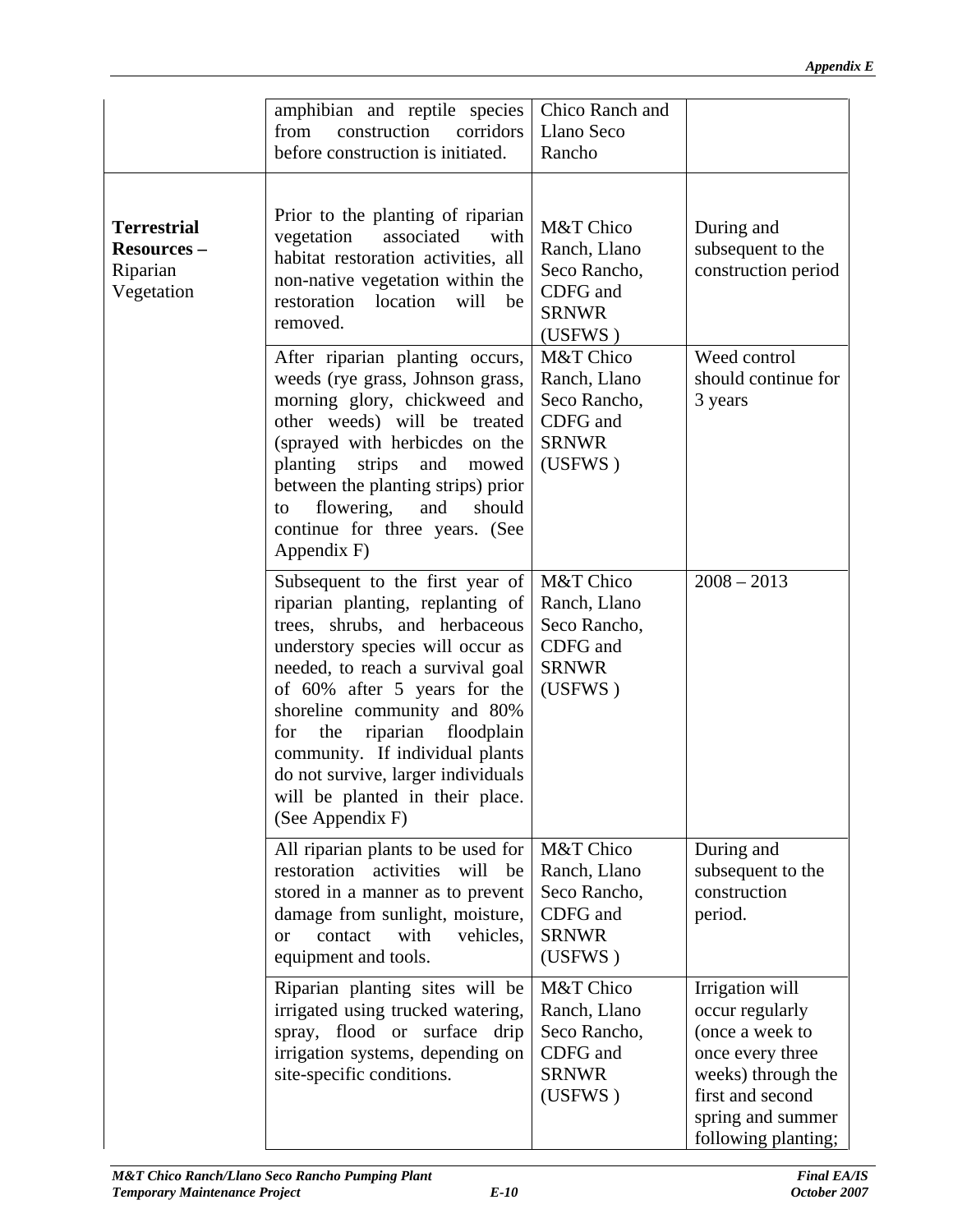|                    |                                                         | at least once every |
|--------------------|---------------------------------------------------------|---------------------|
|                    |                                                         | other week during   |
|                    |                                                         | year three; and at  |
|                    |                                                         | least once each     |
| <b>Terrestrial</b> |                                                         | month from April    |
| <b>Resources –</b> |                                                         | through August      |
|                    |                                                         |                     |
| Riparian           |                                                         | during years four   |
| Vegetation         |                                                         | and five.           |
| (continued)        |                                                         |                     |
|                    | If riparian restoration occurs on $M&T$ Chico           | Irrigation will     |
|                    | levee slopes, irrigation will Ranch, Llano              | occur regularly     |
|                    | conform to the following State   Seco Rancho,           | (once a week to     |
|                    | Reclamation Board criteria: $(1)$ CDFG and              | once every three    |
|                    | surface low pressure drip SRNWR                         | weeks) through the  |
|                    | irrigation systems may be used $\vert$ (USFWS)          | first and second    |
|                    | on either the landside or                               | spring and summer   |
|                    | waterside levee slope; and (2)                          | following planting; |
|                    | any water applied to vegetation                         | at least once every |
|                    | on the levee slope by any means                         | other week during   |
|                    | must be controlled to prevent                           | year three; and at  |
|                    | erosion of the levee slope.                             | least once each     |
|                    |                                                         |                     |
|                    |                                                         | month from April    |
|                    |                                                         | through August      |
|                    |                                                         | during years four   |
|                    |                                                         | and five.           |
|                    | Monitoring of riparian re- M&T Chico                    | $2008 - 2013$       |
|                    | vegetation activities will use the   Ranch, Llano       |                     |
|                    | following metrics: $(1)$ percent Seco Rancho,           |                     |
|                    | survival during each of the five $\vert$ CDFG and       |                     |
|                    | years of monitoring; (2) plant SRNWR                    |                     |
|                    | vigor (rated as excellent, good, $\vert$ (USFWS)        |                     |
|                    | fair or poor); (3) percent linear $\vert$               |                     |
|                    | closure after fifth year of                             |                     |
|                    | monitoring (2013); percent                              |                     |
|                    | linear closure will be determined                       |                     |
|                    |                                                         |                     |
|                    | by the percent of drainage length                       |                     |
|                    | that is beneath the riparian                            |                     |
|                    | species canopy; and $(4)$                               |                     |
|                    | photographic documentation, to                          |                     |
|                    | provide for a visual record or                          |                     |
|                    | plant growth and canopy closure                         |                     |
|                    | after planting.                                         |                     |
| <b>Terrestrial</b> | Re-vegetation of removed $M&T$ Chico                    | Grasses will be     |
|                    |                                                         |                     |
| <b>Resources –</b> | grassland habitat will occur at a $\vert$ Ranch, Llano  | restored after      |
| Grasslands         | 1:1 ratio at an area within the Seco Rancho and         | completion of       |
|                    | Capay Unit and an additional $6.8 \mid$ the SNWRC       | construction in the |
|                    | acres of native grassland will be $\vert$ developed the | fall.               |
|                    | restored at the Rio Vista Unit of Riparian              |                     |
|                    | the SRNWR. Species planted at Vegetation and            |                     |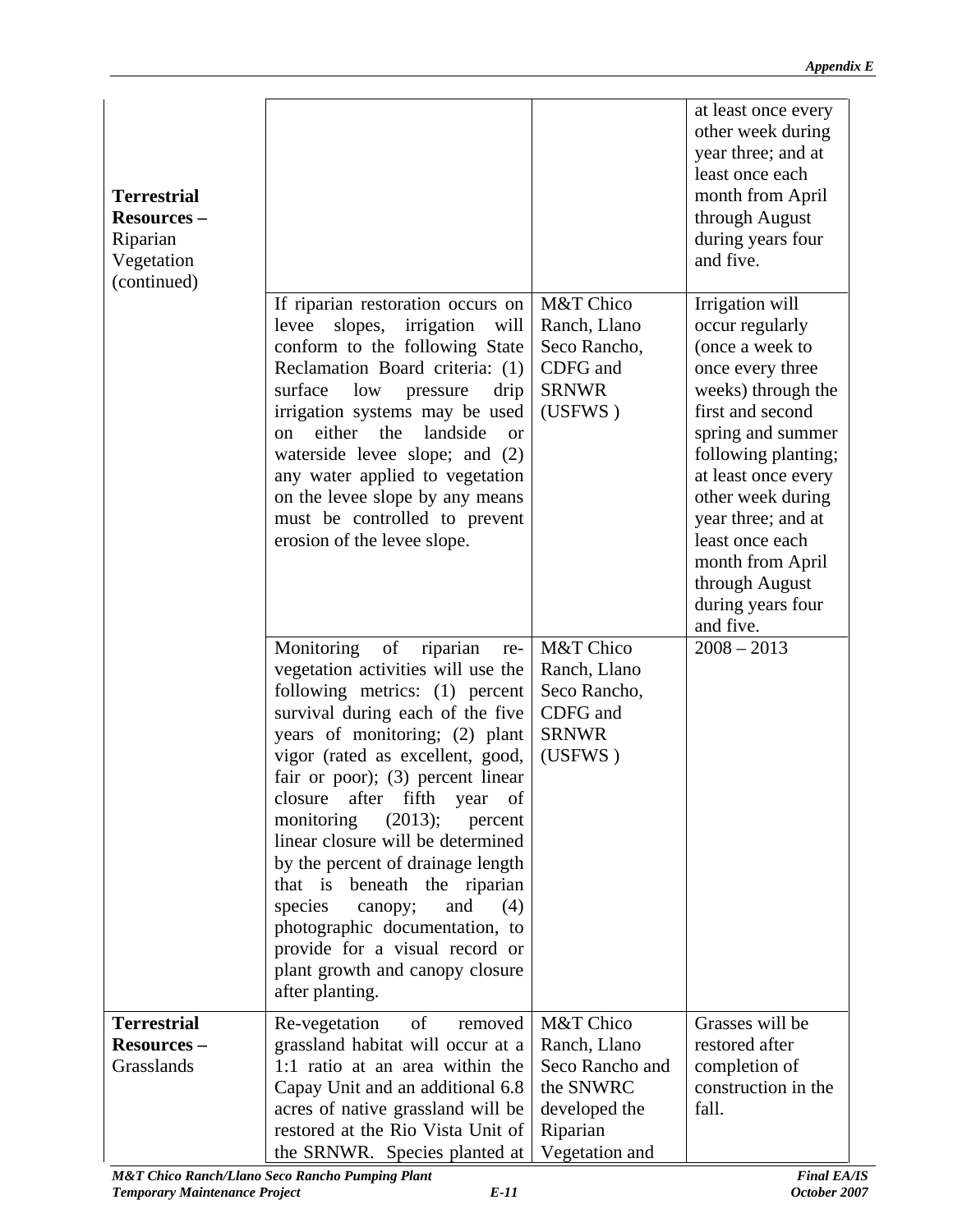| <b>Terrestrial</b><br><b>Resources –</b><br>Grasslands<br>(continued)            | the Capay Unit and at the Rio   Native Grassland<br>Vista Unit will include local   Mitigation Plan.<br>ecotypes of blue wildrye Restoration at the<br>  (Elymus glacus), creeping   Capay Unit will<br>wildrye ( <i>Leymus triticiodies</i> ) and $\vert$ be implemented<br>$(Artemisia \mid by the SNWRC.$<br>mugwort<br>Douglasiana). Grassland   M&T Chico<br>restoration will utilize a Ranch, Llano,<br>combination of prescribed fire, Seco Rancho,<br>mechanical treatments, approved CDFG and the<br>herbicide applications, and USFWS will<br>native grass seeding to control oversee<br>invasive species (i.e. yellow star-   implementation<br>thistle and Johnson-grass)<br>of the re-<br>vegetation on the<br>SRNWR and<br>Llano Seco<br>Rancho. |                          |
|----------------------------------------------------------------------------------|----------------------------------------------------------------------------------------------------------------------------------------------------------------------------------------------------------------------------------------------------------------------------------------------------------------------------------------------------------------------------------------------------------------------------------------------------------------------------------------------------------------------------------------------------------------------------------------------------------------------------------------------------------------------------------------------------------------------------------------------------------------|--------------------------|
|                                                                                  |                                                                                                                                                                                                                                                                                                                                                                                                                                                                                                                                                                                                                                                                                                                                                                |                          |
|                                                                                  | The following metrics will be $M&T$ Chico<br>used to monitor grassland Ranch, Llano,<br>restoration activities: (1) annual Seco Rancho,<br>species composition and CDFG and the<br>frequency; (2) percent linear USFWS will<br>closure (i.e. the percent of bare $\vert$ oversee<br>ground and non-native plants implementation<br>that are exposed beneath the of monitoring of<br>native grass stand), to be $\vert$ re-vegetation on<br>determined after the fifth year of $\vert$ the SRNWR and<br>monitoring (2013); and (3) on Llano Seco<br>photographic documentation, to Rancho.<br>provide a visual record of plant<br>growth and canopy closure after<br>planting.                                                                                  | $2008 - 2013$            |
| <b>Terrestrial</b><br><b>Resources -</b><br>Valley elderberry<br>longhorn beetle | Shrubs directly affected (E05   M&T Chico<br>and E07) will be transplanted   Ranch, Llano<br>under the supervision of the Seco Rancho,<br>USFWS, complying with the $\overline{CDFG}$ and<br>VELB Conservation Guidelines   USFWS<br>(USFWS 1999) prior to the onset<br>of construction activities. For<br>each stem $=1$ inch in diameter at<br>ground level that is transplanted,<br>elderberry seedlings or cuttings<br>will be planted in the Action<br>Area at a ratio specified in the<br><b>VELB</b> Conservation Guidelines<br>(USFWS 1999).                                                                                                                                                                                                           | Prior to<br>construction |
|                                                                                  | The following conditions will be $\int$ Construction                                                                                                                                                                                                                                                                                                                                                                                                                                                                                                                                                                                                                                                                                                           | During the               |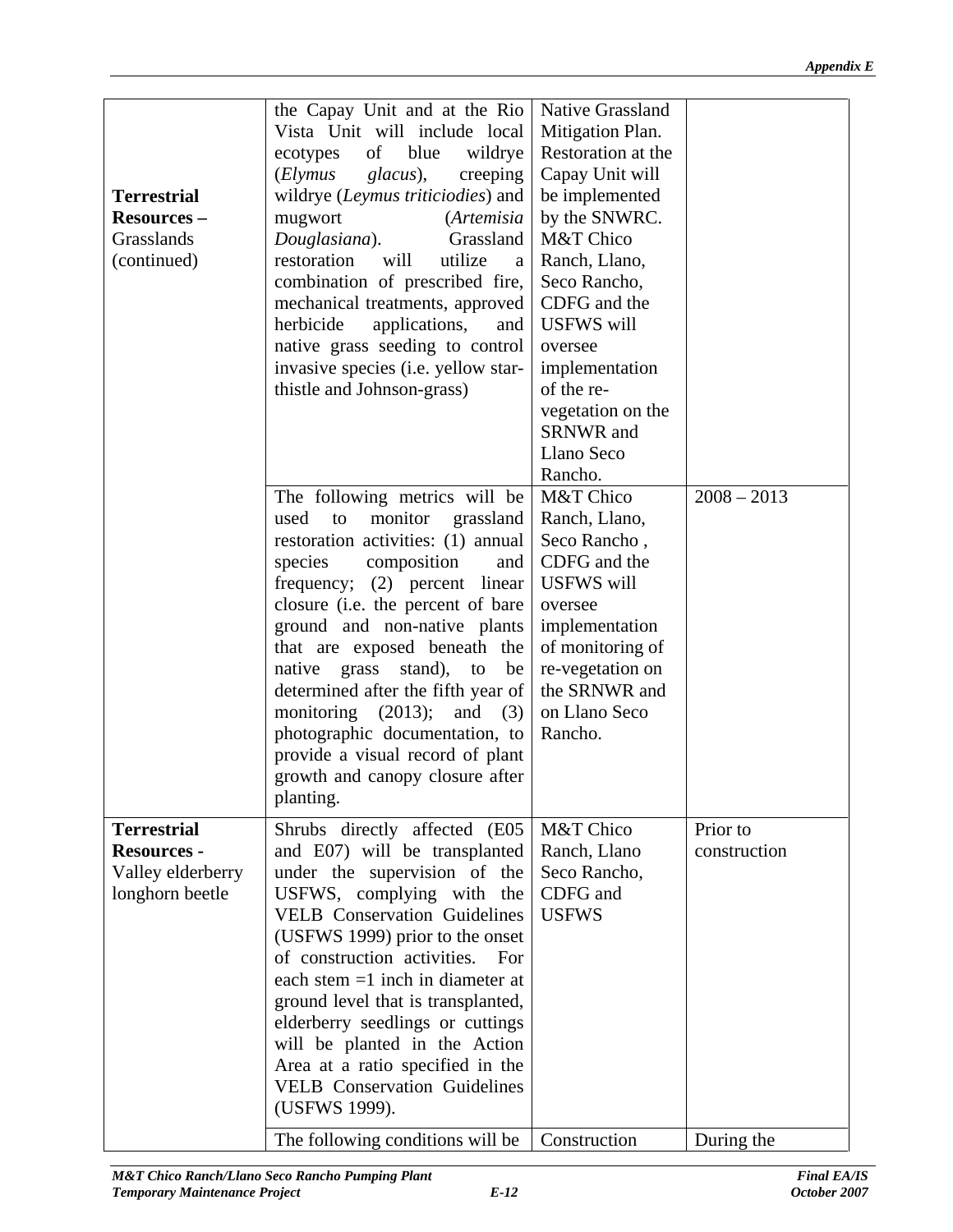|                    | implemented to minimize                                       |                           | construction period |
|--------------------|---------------------------------------------------------------|---------------------------|---------------------|
|                    |                                                               | contractor,<br>USFWS, M&T |                     |
|                    | impacts to the existing                                       |                           |                     |
|                    | elderberry shrubs:                                            | Chico Ranch and           |                     |
|                    |                                                               | Llano Seco                |                     |
| <b>Terrestrial</b> | (1) Orange barrier fencing will   Rancho                      |                           |                     |
| <b>Resources -</b> | be placed 100 feet from the drip                              |                           |                     |
| Valley elderberry  | line, where practicable, or a                                 |                           |                     |
| longhorn beetle    | minimum of 20 feet from the                                   |                           |                     |
| (continued)        | drip line with written USFWS                                  |                           |                     |
|                    | concurrence, from elderberry                                  |                           |                     |
|                    | shrubs with one or more stems                                 |                           |                     |
|                    | measuring $=1$ inch in diameter at                            |                           |                     |
|                    | ground level, and construction                                |                           |                     |
|                    | personnel and activities will                                 |                           |                     |
|                    | avoid fenced areas; (2) erosion                               |                           |                     |
|                    | and dust control measures will                                |                           |                     |
|                    | be implemented during all                                     |                           |                     |
|                    | construction activities; (3) no                               |                           |                     |
|                    | herbicides,<br>insecticides,                                  |                           |                     |
|                    | fertilizers, or other chemicals                               |                           |                     |
|                    | will be applied within 100 ft of                              |                           |                     |
|                    | elderberry plants with one or                                 |                           |                     |
|                    | more stems $=1$ inch in diameter                              |                           |                     |
|                    | at ground level during                                        |                           |                     |
|                    | $\vert$ construction activities. All $\vert$                  |                           |                     |
|                    | drainage water during and                                     |                           |                     |
|                    | following construction will be                                |                           |                     |
|                    | diverted away from the bushes;                                |                           |                     |
|                    | (4) signs will be erected along                               |                           |                     |
|                    | the protective fence that                                     |                           |                     |
|                    | describes the elderberry shrubs                               |                           |                     |
|                    | and the federally-listed beetle;                              |                           |                     |
|                    | (5) all construction personnel                                |                           |                     |
|                    | will receive environmental                                    |                           |                     |
|                    | awareness training regarding the                              |                           |                     |
|                    | elderberry shrubs, the status of                              |                           |                     |
|                    | the beetle, and the need to avoid                             |                           |                     |
|                    | the elderberry shrubs; and (6)                                |                           |                     |
|                    | any damage done to areas within                               |                           |                     |
|                    | 100 feet of elderberry shrubs                                 |                           |                     |
|                    | will be restored with native plant                            |                           |                     |
|                    | species and monitored by the                                  |                           |                     |
|                    | project proponent.                                            |                           |                     |
| <b>Terrestrial</b> | Where proposed project actions Construction                   |                           | Subsequent to the   |
| <b>Resources -</b> | will adversely affect occupied contractor, $M&T$ construction |                           |                     |
| Northwestern pond  | habitat, enhance or restore Chico Ranch and period.           |                           |                     |
| turtle             | suitable habitat near affected Llano Seco                     |                           |                     |
|                    | areas for a restoration ratio of Rancho                       |                           |                     |
|                    | 1:1 for every acre of occupied                                |                           |                     |
|                    |                                                               |                           |                     |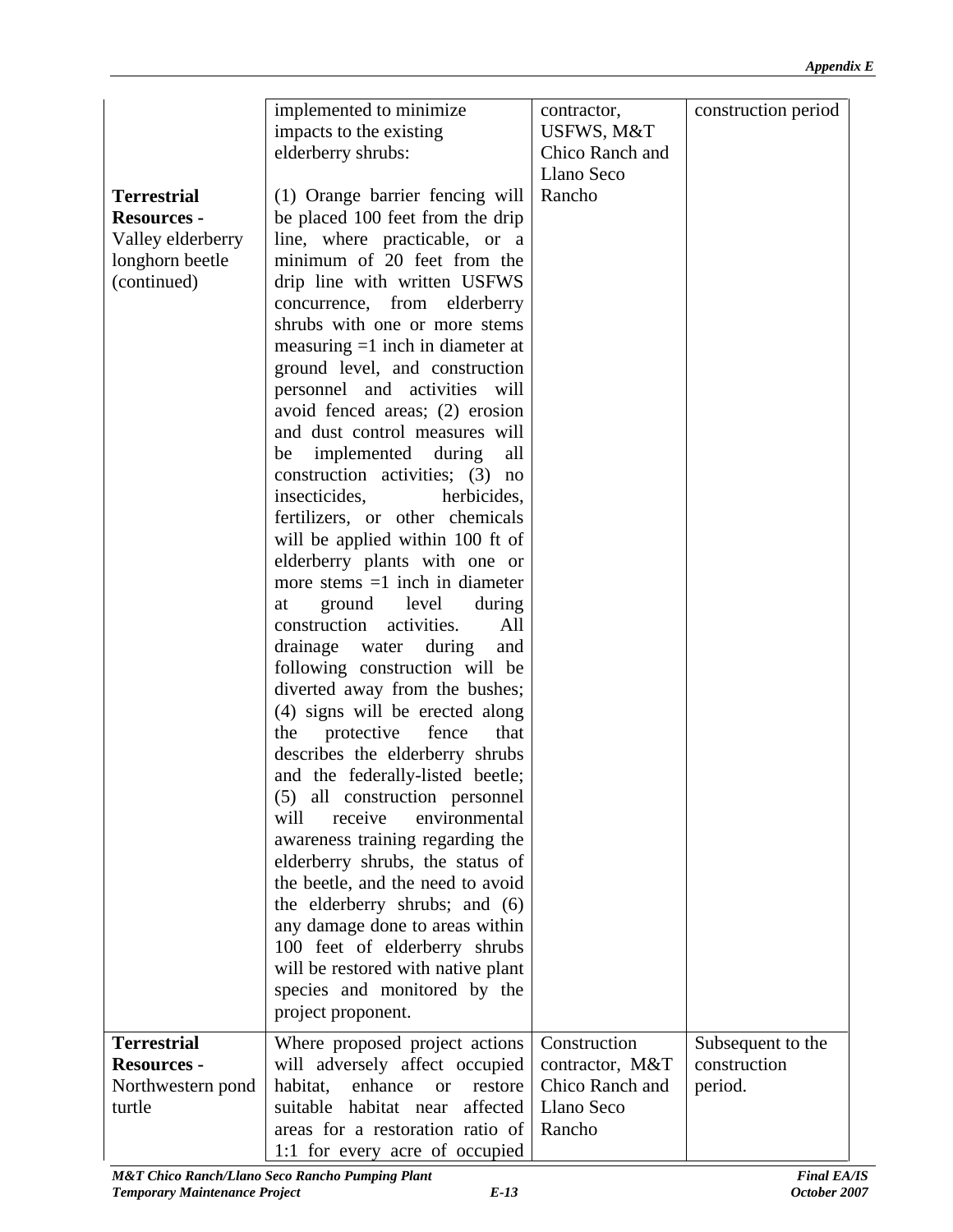|                                                                              | habitat affected.                                                                                                                                                                                                                                                                                                                                                                                                                                                                            |                      |                                                    |
|------------------------------------------------------------------------------|----------------------------------------------------------------------------------------------------------------------------------------------------------------------------------------------------------------------------------------------------------------------------------------------------------------------------------------------------------------------------------------------------------------------------------------------------------------------------------------------|----------------------|----------------------------------------------------|
|                                                                              |                                                                                                                                                                                                                                                                                                                                                                                                                                                                                              |                      |                                                    |
| <b>Terrestrial</b><br><b>Resources -</b><br>turtle (continued)               | To the extent practicable, USFWS<br>capture individuals from habitat<br>Northwestern pond   that will be affected by<br>construction activities, and<br>relocate them to nearby suitable<br>existing, restored, or enhanced<br>habitat.                                                                                                                                                                                                                                                      |                      | Prior to and during<br>the construction<br>period. |
| <b>Terrestrial</b><br><b>Resources - Bald</b><br>eagle                       | Avoid or minimize construction- Construction<br>recreation-related   contractor, M&T<br>and<br>disturbances that could be Chico Ranch and<br>associated with implementing   Llano Seco<br>construction activities within $0.5 \mid$ Rancho<br>mile of active nest sites during<br>the nesting period (February-<br>July).                                                                                                                                                                    |                      | During the<br>construction period                  |
|                                                                              | Avoid proposed project actions Construction<br>that could result in the loss of contractor, M&T<br>traditional nesting trees or Chico Ranch and<br>degradation of natural habitat   Llano Seco<br>within 0.5 mile of traditional Rancho<br>nest trees.                                                                                                                                                                                                                                       |                      | During the<br>construction period                  |
| <b>Terrestrial</b><br><b>Resources -</b><br>Western yellow-<br>billed cuckoo | Avoid or minimize actions that Construction<br>could degrade or result in the contractor, M&T<br>loss of suitable nesting habitat   Chico Ranch and<br>within the species current and Llano Seco<br>historical range.                                                                                                                                                                                                                                                                        | Rancho               | During the<br>construction period                  |
|                                                                              | Avoid construction activities Construction<br>near active nest sites that could contractor, $M&T$ construction period<br>result in disturbance during the Chico Ranch and<br>breeding period (May-August).                                                                                                                                                                                                                                                                                   | Llano Seco<br>Rancho | During the                                         |
| Terrestrial<br><b>Resources - Bank</b><br>swallow                            | The short-term loss of bank M&T<br>swallow habitat will be mitigated   Ranch,<br>through the acquisition of a Seco Rancho, and construction period<br>permanent $1,520$ -foot long by USFWS.<br>600-foot wide USFWS USFWS<br>$\cos$ conservation easement on the conduct<br>M&T Chico Ranch that has annual<br>provided habitat for bank monitoring.<br>swallow nesting colonies since<br>1998. The conservation<br>easement will be in place in<br>perpetuity, which is expected to $\vert$ | will<br>the          | Chico   During or<br>Llano subsequent to the       |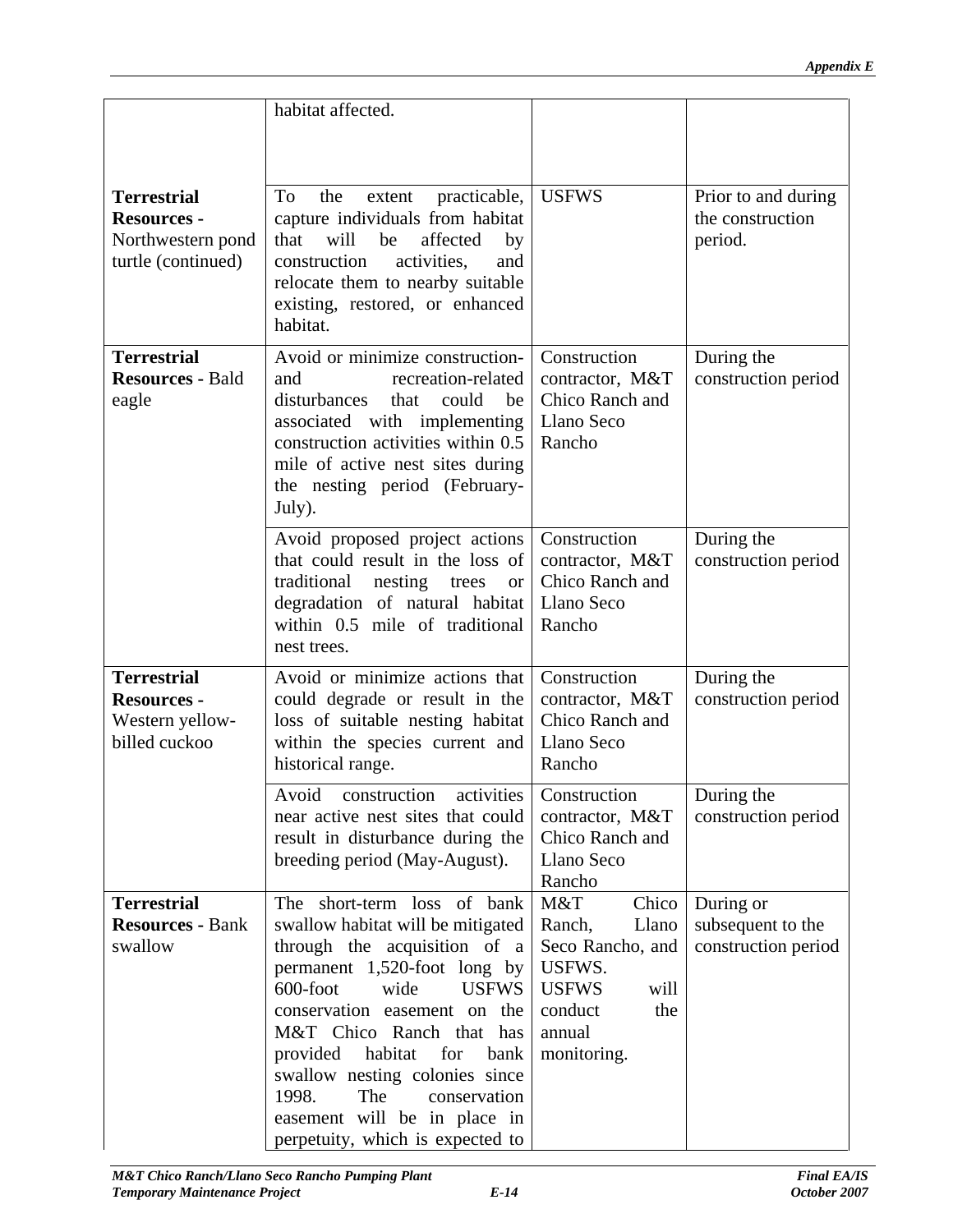|                    | be a period of a minimum of ten $\vert$                                                                                                   |              |
|--------------------|-------------------------------------------------------------------------------------------------------------------------------------------|--------------|
|                    | The conservation<br>years.<br>easement will be monitored                                                                                  |              |
|                    | annually.                                                                                                                                 |              |
| Terrestrial        | Avoid actions near active Construction                                                                                                    | During the   |
|                    | <b>Resources - Bank</b> colonies from April through contractor, M&T construction period                                                   |              |
| swallow            | Chico Ranch and<br>August.                                                                                                                |              |
| (continued)        | Llano Seco                                                                                                                                |              |
|                    | Rancho                                                                                                                                    |              |
|                    | To the extent practicable, avoid Construction<br>actions that will create suitable, contractor, $M&T$ construction period                 | During the   |
|                    | but temporary, nesting habitat   Chico Ranch and                                                                                          |              |
|                    | that could create population   Llano Seco                                                                                                 |              |
|                    | sinks by attracting bank Rancho                                                                                                           |              |
|                    | swallows, or implement                                                                                                                    |              |
|                    | additional actions to render such                                                                                                         |              |
|                    | habitat unattractive to bank<br>swallows.                                                                                                 |              |
|                    |                                                                                                                                           |              |
|                    | Coordinate permanent protection   Involved entities   Subsequent to the<br>and restoration of channel could include                       | construction |
|                    | meander belts and existing bank   M&T Chico                                                                                               | period.      |
|                    | swallow colonies with other Ranch, Llano                                                                                                  |              |
|                    | Federal and State programs (e.g., Seco Rancho,                                                                                            |              |
|                    | the Senate Bill [SB] 1086   Federal and State                                                                                             |              |
|                    | program and the $COE$ Agencies, and                                                                                                       |              |
|                    | Sacramento and San Joaquin private<br>Basin Comprehensive Study), andowners                                                               |              |
|                    | Federal and State refuges, and                                                                                                            |              |
|                    | private landowners via fee title                                                                                                          |              |
|                    | or conservation easement in the                                                                                                           |              |
|                    | affected reach $(RM 169-199, )$                                                                                                           |              |
|                    | Butte City to Hamilton City).                                                                                                             |              |
| <b>Terrestrial</b> | Avoid or minimize actions near Construction                                                                                               | During the   |
| <b>Resources -</b> | locations that support high   contractor, $M&T$   construction period                                                                     |              |
|                    | Swainson's Hawk densities of nesting pairs that Chico Ranch and                                                                           |              |
|                    | could adversely affect high value   Llano Seco<br>Rancho<br>foraging and nesting habitat.                                                 |              |
|                    |                                                                                                                                           |              |
|                    | Avoid or minimize actions Construction<br>within 5 miles of active nest sites $\vert$ contractor, M&T $\vert$ construction period $\vert$ | During the   |
|                    | that could result in disturbance   Chico Ranch and                                                                                        |              |
|                    | during the breeding period Llano Seco                                                                                                     |              |
|                    | Rancho<br>(April-September).                                                                                                              |              |
|                    | To the extent consistent with $\vert$ Construction                                                                                        | During the   |
|                    |                                                                                                                                           |              |
|                    | adhere to CDFG Region II Chico Ranch and                                                                                                  |              |
|                    | mitigation guidelines for Llano Seco                                                                                                      |              |
|                    | avoiding or minimizing impacts   Rancho                                                                                                   |              |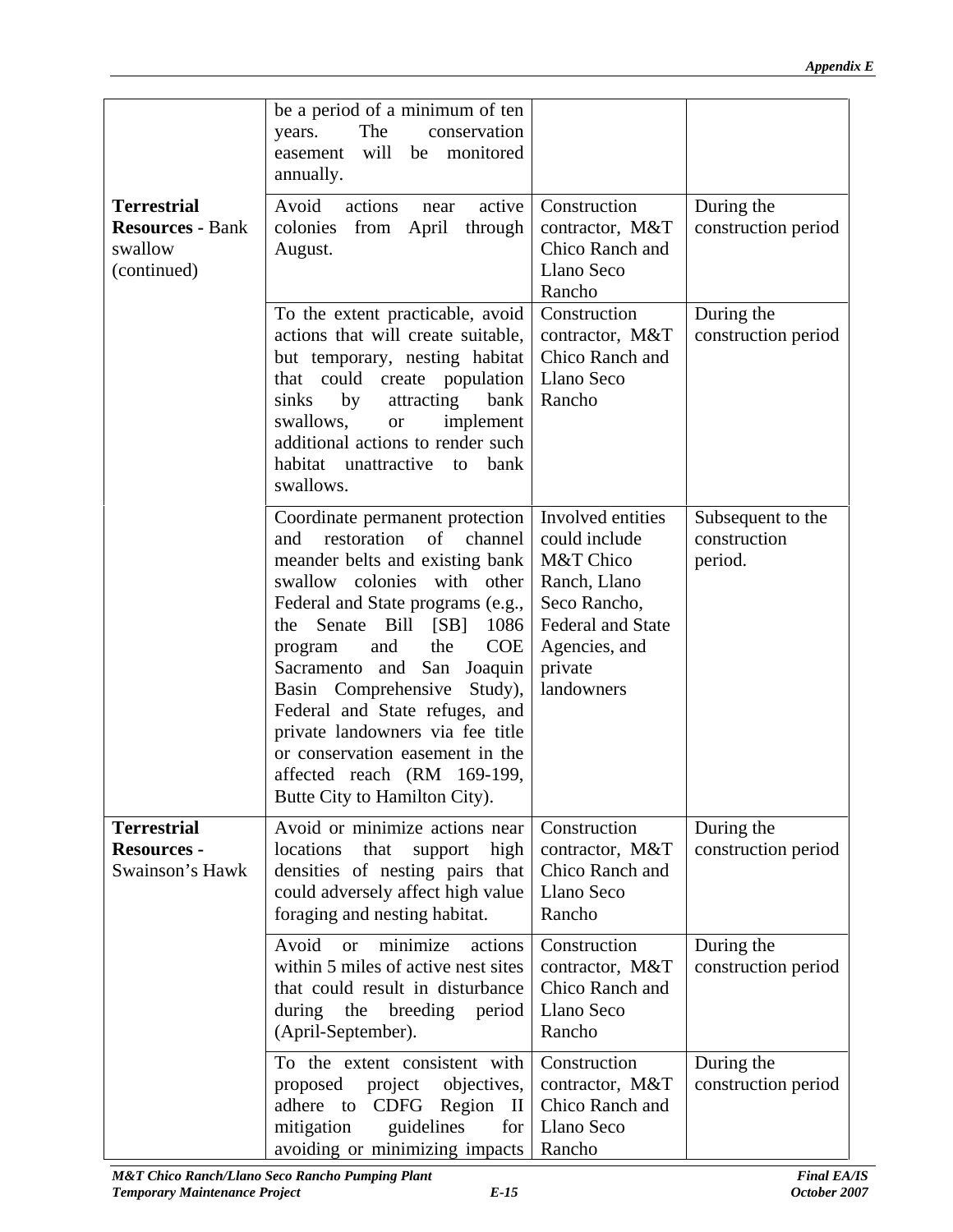|                    | of actions on the Swainson's                                                                                                                                                                                                                                         |            |                   |
|--------------------|----------------------------------------------------------------------------------------------------------------------------------------------------------------------------------------------------------------------------------------------------------------------|------------|-------------------|
|                    | hawk.                                                                                                                                                                                                                                                                |            |                   |
|                    |                                                                                                                                                                                                                                                                      |            |                   |
|                    |                                                                                                                                                                                                                                                                      |            |                   |
|                    |                                                                                                                                                                                                                                                                      |            |                   |
| <b>Terrestrial</b> | Avoid or minimize disturbances<br>to nesting pairs that could be<br>associated with implementing<br>proposed project actions within<br>0.25 mile of active nest sites<br>during the nesting period<br>$\begin{bmatrix} 1 & 0 & 0 \\ 0.25 & 0.25 \\ 0.05 & 0.25 \\ 0$ |            |                   |
|                    |                                                                                                                                                                                                                                                                      |            |                   |
| <b>Resources -</b> |                                                                                                                                                                                                                                                                      |            |                   |
| White-tailed Kite  |                                                                                                                                                                                                                                                                      |            |                   |
|                    |                                                                                                                                                                                                                                                                      |            |                   |
|                    |                                                                                                                                                                                                                                                                      |            |                   |
|                    | (February-July).                                                                                                                                                                                                                                                     |            |                   |
|                    | Avoid or minimize proposed Construction                                                                                                                                                                                                                              |            | During the        |
|                    | project actions that could result contractor, $M&T$ construction period                                                                                                                                                                                              |            |                   |
|                    | in the loss of traditional nesting $\vert$ Chico Ranch and                                                                                                                                                                                                           |            |                   |
|                    | trees.                                                                                                                                                                                                                                                               | Llano Seco |                   |
|                    |                                                                                                                                                                                                                                                                      | Rancho     |                   |
|                    | If suitable habitat is determined Construction                                                                                                                                                                                                                       |            | Subsequent to the |
|                    |                                                                                                                                                                                                                                                                      |            |                   |
|                    | to be present during field contractor,                                                                                                                                                                                                                               |            | construction      |
|                    | surveys, restore or enhance USFWS, M&T                                                                                                                                                                                                                               |            | period.           |
|                    | suitable nesting habitat near   Chico Ranch and                                                                                                                                                                                                                      |            |                   |
|                    | affected areas for occupied Llano Seco                                                                                                                                                                                                                               |            |                   |
|                    | nesting habitat that is converted   Rancho                                                                                                                                                                                                                           |            |                   |
|                    | to unsuitable nesting habitat as a                                                                                                                                                                                                                                   |            |                   |
|                    | result of the proposed project                                                                                                                                                                                                                                       |            |                   |
|                    | actions for a 2:1 ratio of                                                                                                                                                                                                                                           |            |                   |
|                    | mitigation. Restored or enhanced                                                                                                                                                                                                                                     |            |                   |
|                    | compensation habitat should be                                                                                                                                                                                                                                       |            |                   |
|                    | located in areas that support                                                                                                                                                                                                                                        |            |                   |
|                    | nesting pairs near valley oak                                                                                                                                                                                                                                        |            |                   |
|                    | woodlands.                                                                                                                                                                                                                                                           |            |                   |
|                    |                                                                                                                                                                                                                                                                      |            |                   |
|                    | To the extent consistent with USFWS and                                                                                                                                                                                                                              |            | Subsequent to the |
|                    | CalFed ERP objectives, enhance CDFG                                                                                                                                                                                                                                  |            | construction      |
|                    | and restore natural habitats and                                                                                                                                                                                                                                     |            | period.           |
|                    | agricultural habitats adjacent to                                                                                                                                                                                                                                    |            |                   |
|                    | occupied nesting habitats to                                                                                                                                                                                                                                         |            |                   |
|                    | create a buffer zone of natural                                                                                                                                                                                                                                      |            |                   |
|                    | habitat. This buffer zone will                                                                                                                                                                                                                                       |            |                   |
|                    | protect nesting pairs from                                                                                                                                                                                                                                           |            |                   |
|                    | adverse effects that could be                                                                                                                                                                                                                                        |            |                   |
|                    | associated with future changes in                                                                                                                                                                                                                                    |            |                   |
|                    | land use on nearby lands and $\vert$                                                                                                                                                                                                                                 |            |                   |
|                    | provide foraging and nesting                                                                                                                                                                                                                                         |            |                   |
|                    | habitat suitable for the natural                                                                                                                                                                                                                                     |            |                   |
|                    | expansion of populations.                                                                                                                                                                                                                                            |            |                   |
|                    |                                                                                                                                                                                                                                                                      |            |                   |
|                    | To the extent consistent with USFWS and                                                                                                                                                                                                                              |            | Subsequent to the |
|                    | CalFed ERP objectives, manage   CDFG                                                                                                                                                                                                                                 |            | construction      |
|                    | restored or enhanced habitats                                                                                                                                                                                                                                        |            | period.           |
|                    | under the ERP to maintain                                                                                                                                                                                                                                            |            |                   |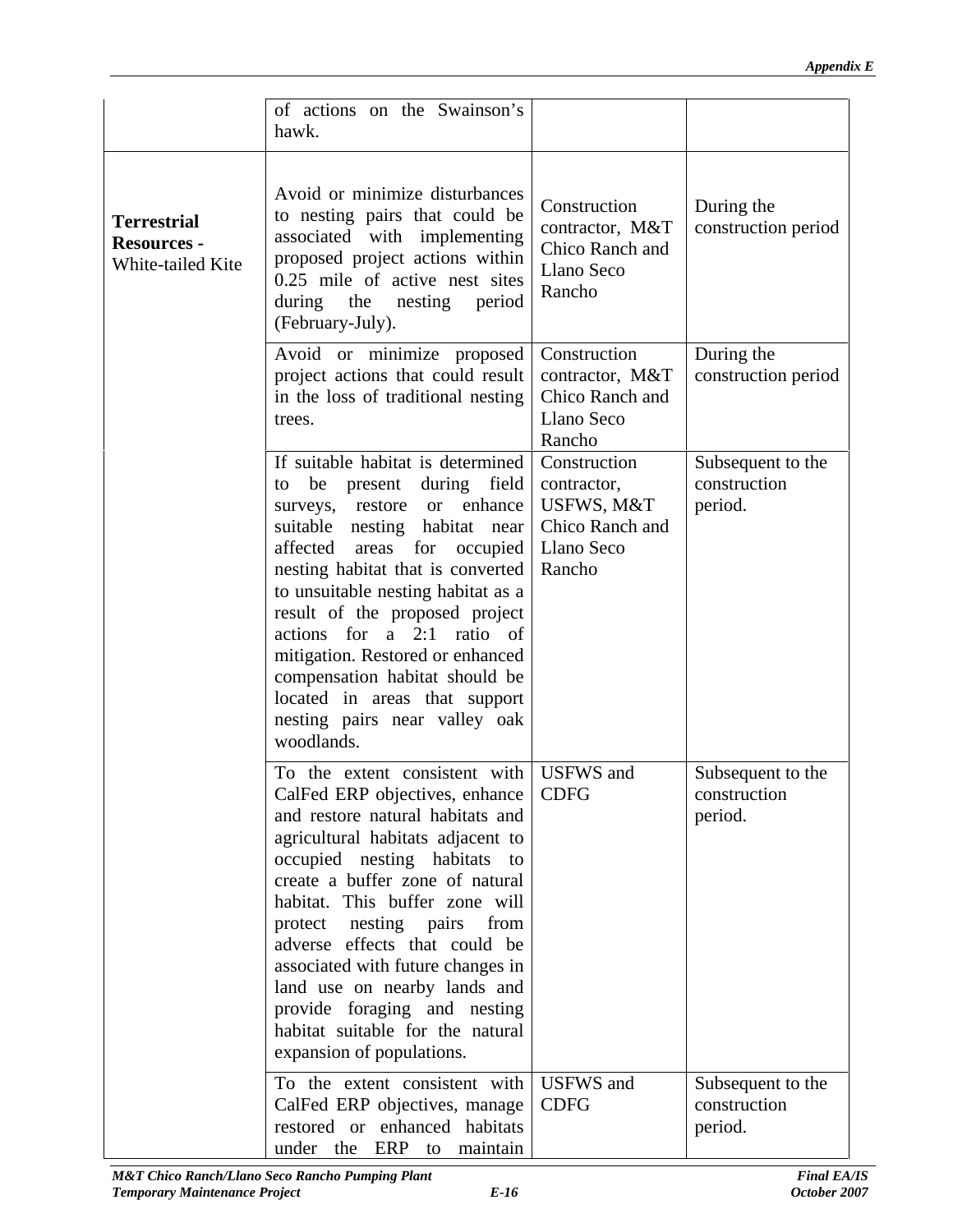|                                                    | desirable rodent populations and<br>minimize impacts associated<br>with rodent control.                                                                                                                                                                                                                                                                                                                                                                                                                                                                                                                                                                                                                                                                                                                                  |                      |                                         |
|----------------------------------------------------|--------------------------------------------------------------------------------------------------------------------------------------------------------------------------------------------------------------------------------------------------------------------------------------------------------------------------------------------------------------------------------------------------------------------------------------------------------------------------------------------------------------------------------------------------------------------------------------------------------------------------------------------------------------------------------------------------------------------------------------------------------------------------------------------------------------------------|----------------------|-----------------------------------------|
| <b>Terrestrial</b><br><b>Resources -</b><br>Osprey | Before implementing proposed Construction<br>project actions that could result contractor, M&T<br>in the loss or degradation of $ $ Chico Ranch and<br>occupied nesting habitat or Llano Seco<br>disturbance to nesting pairs, Rancho<br>conduct surveys in suitable<br>nesting habitat within the<br>breeding range of the osprey to<br>locate active nest sites.                                                                                                                                                                                                                                                                                                                                                                                                                                                       |                      | Prior to the<br>construction<br>period. |
|                                                    | Avoid or minimize disturbances Construction<br>to nesting pairs that could be contractor, $M&T$<br>associated with implementing   Chico Ranch and<br>proposed project actions within   Llano Seco<br>$0.25$ mile of active nest sites Rancho<br>during the nesting period<br>(March-July).                                                                                                                                                                                                                                                                                                                                                                                                                                                                                                                               |                      | During the<br>construction period       |
|                                                    | Avoid or minimize proposed Construction<br>project actions that could result contractor, M&T<br>in the loss of traditional nesting   Chico Ranch and<br>trees.                                                                                                                                                                                                                                                                                                                                                                                                                                                                                                                                                                                                                                                           | Llano Seco<br>Rancho | During the<br>construction period       |
| <b>Cultural</b><br><b>Resources</b>                | Should any cultural resources, Construction<br>such as structural features, contractor, M&T<br>unusual amounts of bone or<br>shell, artifacts, human remains, Llano Seco<br>or architectural remains be Rancho<br>during<br>encountered<br>any<br>development activities, work<br>will be suspended (within $100$<br>feet of any find of buried cultural<br>resources) and a qualified<br>archaeologist will be consulted<br>to develop, if necessary, further<br>mitigation measures to reduce<br>any archaeological impact to a<br>less than significant level before<br>construction continues. Such<br>measures could include (but will<br>not be limited to) researching<br>and identifying the history of the<br>$resource(s)$ , mapping the<br>location, and photographing the<br>resource. In addition, pursuant | Chico Ranch and      | During the<br>construction period       |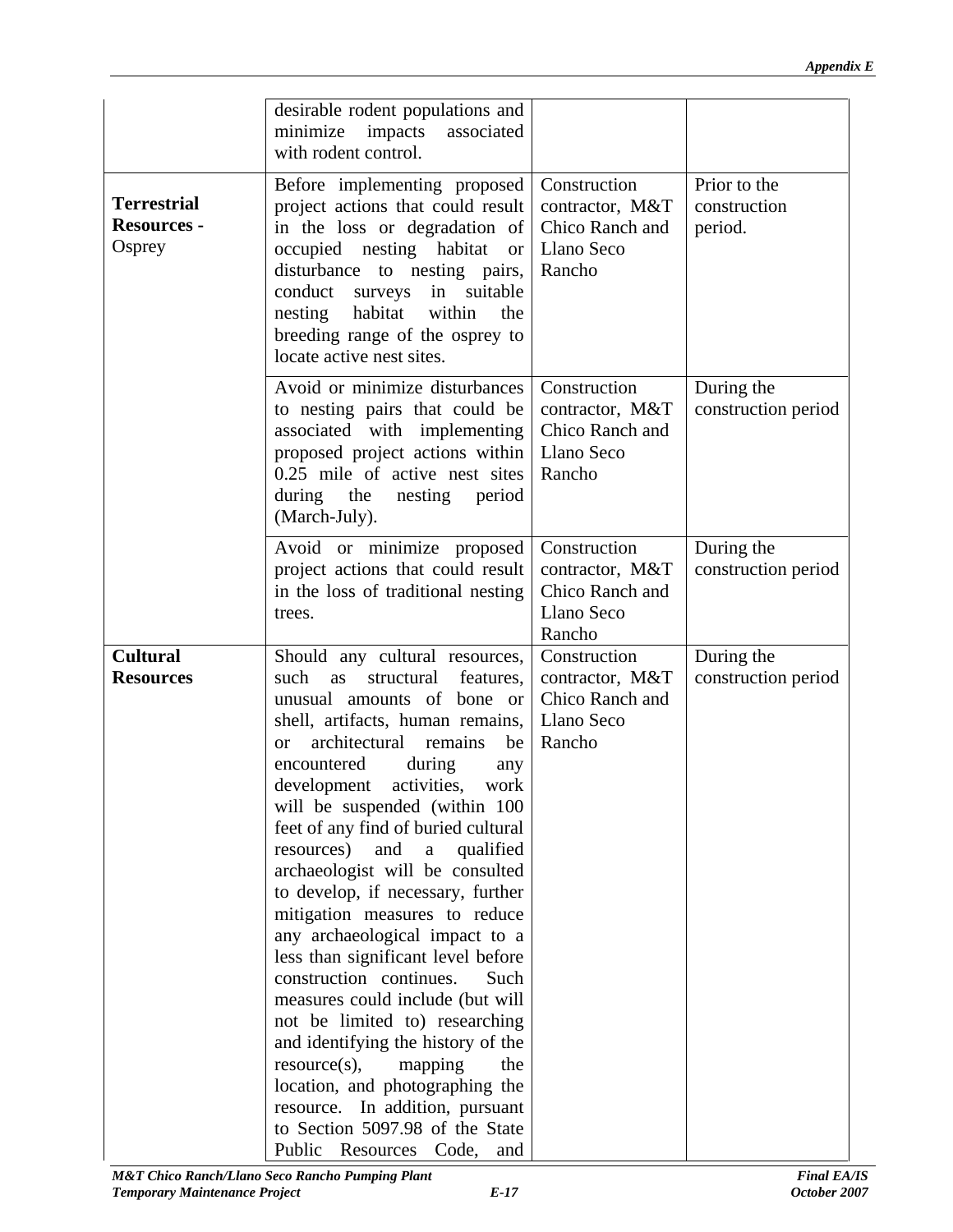|                       | Section 7050.5 of the State                                                        |                     |
|-----------------------|------------------------------------------------------------------------------------|---------------------|
|                       | Health Code, in the event of the                                                   |                     |
|                       | discovery of any human remains,                                                    |                     |
| <b>Cultural</b>       | all work will stop and the                                                         |                     |
| <b>Resources</b>      | County Corner will be                                                              |                     |
| (continued)           | immediately notified. If the                                                       |                     |
|                       |                                                                                    |                     |
|                       | remains are determined to be                                                       |                     |
|                       | Native American, guidelines of                                                     |                     |
|                       | the Native American Heritage                                                       |                     |
|                       | Commission will be adhered to                                                      |                     |
|                       | in the treatment and disposition                                                   |                     |
|                       | of the remains.                                                                    |                     |
|                       | A qualified archeologist will be $\vert$ Construction                              | During the          |
|                       | on-site to monitor earthmoving contractor, M&T                                     | excavation of the   |
|                       | activities associated with the Chico Ranch and                                     | six tie-back areas. |
|                       | excavation of the six tie-back   Llano Seco                                        |                     |
|                       | areas measuring $20'$ long, $20'$ Rancho                                           |                     |
|                       | deep, and 20' side at 300'                                                         |                     |
|                       | If<br>subsurface<br>intervals.                                                     |                     |
|                       | archaeological materials are                                                       |                     |
|                       | observed, earthmoving activities                                                   |                     |
|                       | in the vicinity will cease until the $\vert$                                       |                     |
|                       | archaeologist could document                                                       |                     |
|                       | and evaluate the significance of                                                   |                     |
|                       | the materials, in consultation                                                     |                     |
|                       | with the Regional Archaeologist,                                                   |                     |
|                       | the California State Historic                                                      |                     |
|                       | Preservation Office, and Native                                                    |                     |
|                       |                                                                                    |                     |
|                       | American tribes, as appropriate.                                                   |                     |
| <b>Recreation and</b> | Foot entrapment will be avoided   Construction                                     | During the          |
|                       | <b>Navigation Safety</b>   in the proposed project by using $\vert$ contractor/M&T | construction period |
|                       | relatively uniform gradation in Chico Ranch and                                    |                     |
|                       | rock sizes, including a full range   Llano Seco                                    |                     |
|                       | of small, medium, and large Rancho                                                 |                     |
|                       | rocks that will preclude the                                                       |                     |
|                       | presence of large voids, through                                                   |                     |
|                       | the use of "pit run rock" or a                                                     |                     |
|                       | process known as "veneering".                                                      |                     |
|                       | A program to ensure recreation $\sqrt{\text{M&T} \text{Chico}}$                    | Prior to and during |
|                       | safety will be developed. This   Ranch and Llano                                   | the construction    |
|                       | program will include, but will Seco Rancho                                         | period.             |
|                       | not be limited to the following:                                                   |                     |
|                       |                                                                                    |                     |
|                       | Placement of signs both                                                            |                     |
|                       | upstream and downstream of the                                                     |                     |
|                       | site to alert recreationists to the                                                |                     |
|                       | presence of bank stabilization                                                     |                     |
|                       | structures, altered bank                                                           |                     |
|                       | conditions, dredging equipment,                                                    |                     |
|                       | altered gravel bar conditions,                                                     |                     |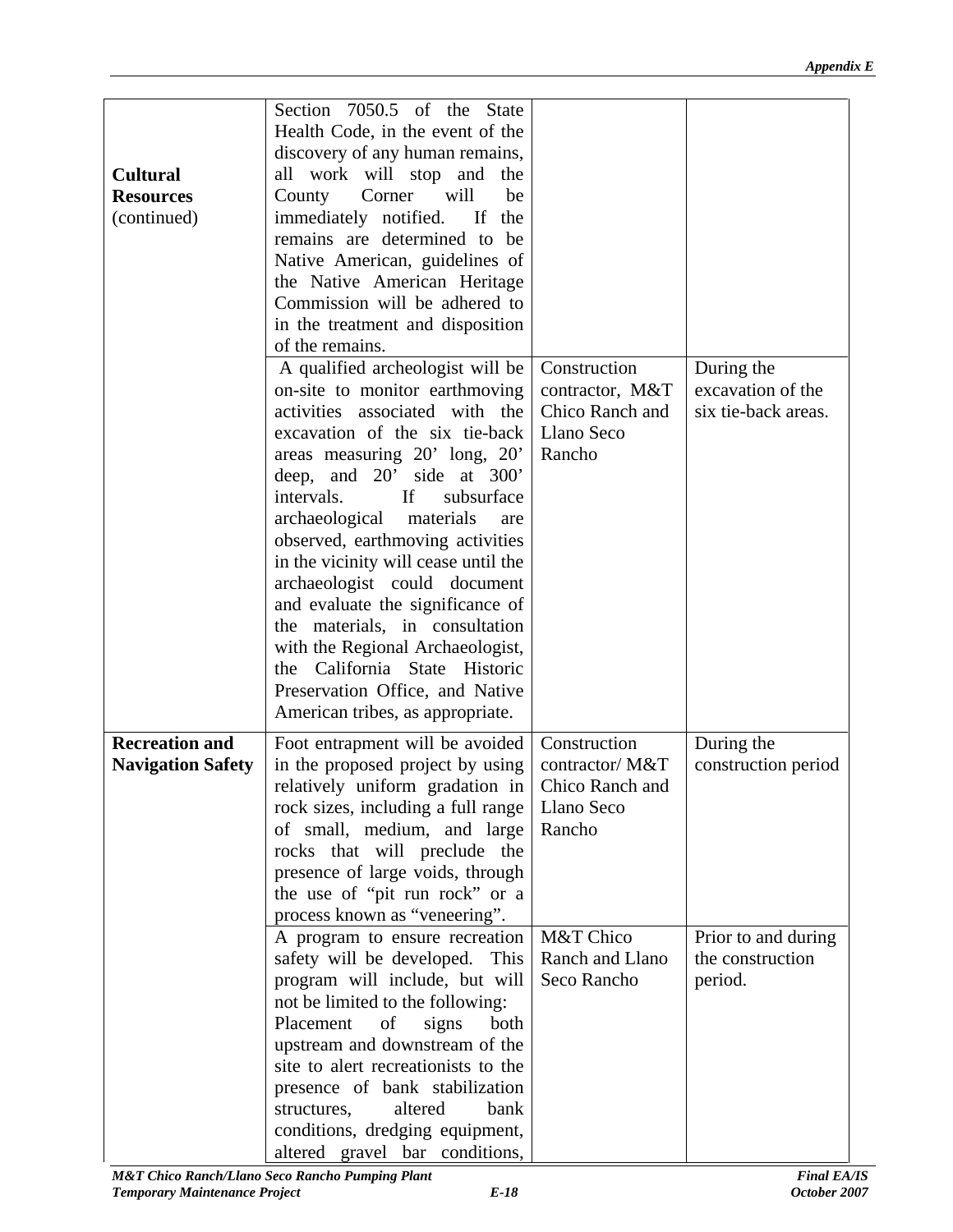|                       | and the altered access to Big                                                              |        |                     |
|-----------------------|--------------------------------------------------------------------------------------------|--------|---------------------|
|                       | Chico Creek from the                                                                       |        |                     |
|                       | Sacramento River.                                                                          |        |                     |
|                       |                                                                                            |        |                     |
| <b>Recreation and</b> | The temporary placement of Construction                                                    |        | During the          |
|                       | Navigation Safety   IWM will incorporate the   contractor/M&T   construction period        |        |                     |
| (continued)           | following design factors to Chico Ranch and                                                |        |                     |
|                       | minimize the risk to Llano Seco                                                            |        |                     |
|                       | recreationists:                                                                            | Rancho |                     |
|                       |                                                                                            |        |                     |
|                       | $(1)$ The design will ensure local                                                         |        |                     |
|                       | approach visibility and will                                                               |        |                     |
|                       | incorporate the use of natural                                                             |        |                     |
|                       | indicators, such as a partially                                                            |        |                     |
|                       | emergent portion of the IWM, in                                                            |        |                     |
|                       | combination with vegetation on<br>the low elevation areas, to act as                       |        |                     |
|                       | a visual warning of the presence                                                           |        |                     |
|                       | of shallowly submerged                                                                     |        |                     |
|                       | hardscape so as to reduce the                                                              |        |                     |
|                       | hazard to power boaters and                                                                |        |                     |
|                       | paddlers. This will ensure visual                                                          |        |                     |
|                       | warning so that boaters,                                                                   |        |                     |
|                       | swimmers, and other                                                                        |        |                     |
|                       | recreationists will have adequate                                                          |        |                     |
|                       | time to avoid the IWM and                                                                  |        |                     |
|                       | possible injury or damage to                                                               |        |                     |
|                       | property; (2) IWM will be                                                                  |        |                     |
|                       | placed in a manner that will                                                               |        |                     |
|                       | reduce its ability to act as a                                                             |        |                     |
|                       | "strainer", thus reducing the risk                                                         |        |                     |
|                       | to recreationists flowing with the                                                         |        |                     |
|                       | river current, especially<br>swimmers and those in canoes.                                 |        |                     |
|                       | Specifically, the outboard                                                                 |        |                     |
|                       | portions of IWM will be oriented                                                           |        |                     |
|                       | in a downstream direction or will                                                          |        |                     |
|                       | be installed in the form of                                                                |        |                     |
|                       | relatively compact rootwads that                                                           |        |                     |
|                       | will tend to deflect watercraft                                                            |        |                     |
|                       | and reduce the risk for                                                                    |        |                     |
|                       | entrapment or straining within                                                             |        |                     |
|                       | the IWM.                                                                                   |        |                     |
| <b>Traffic and</b>    | To avoid any potential delays or M&T Chico                                                 |        | Prior to and during |
| <b>Circulation</b>    | safety issues on SR45, River Ranch/Llano                                                   |        | the construction    |
|                       | Road or other haul routes, a Seco Rancho will period                                       |        |                     |
|                       | traffic control plan will be coordinate with<br>developed and implemented. CalTrans and/or |        |                     |
|                       | M&T Chico Ranch/Llano Seco county public                                                   |        |                     |
|                       |                                                                                            |        |                     |